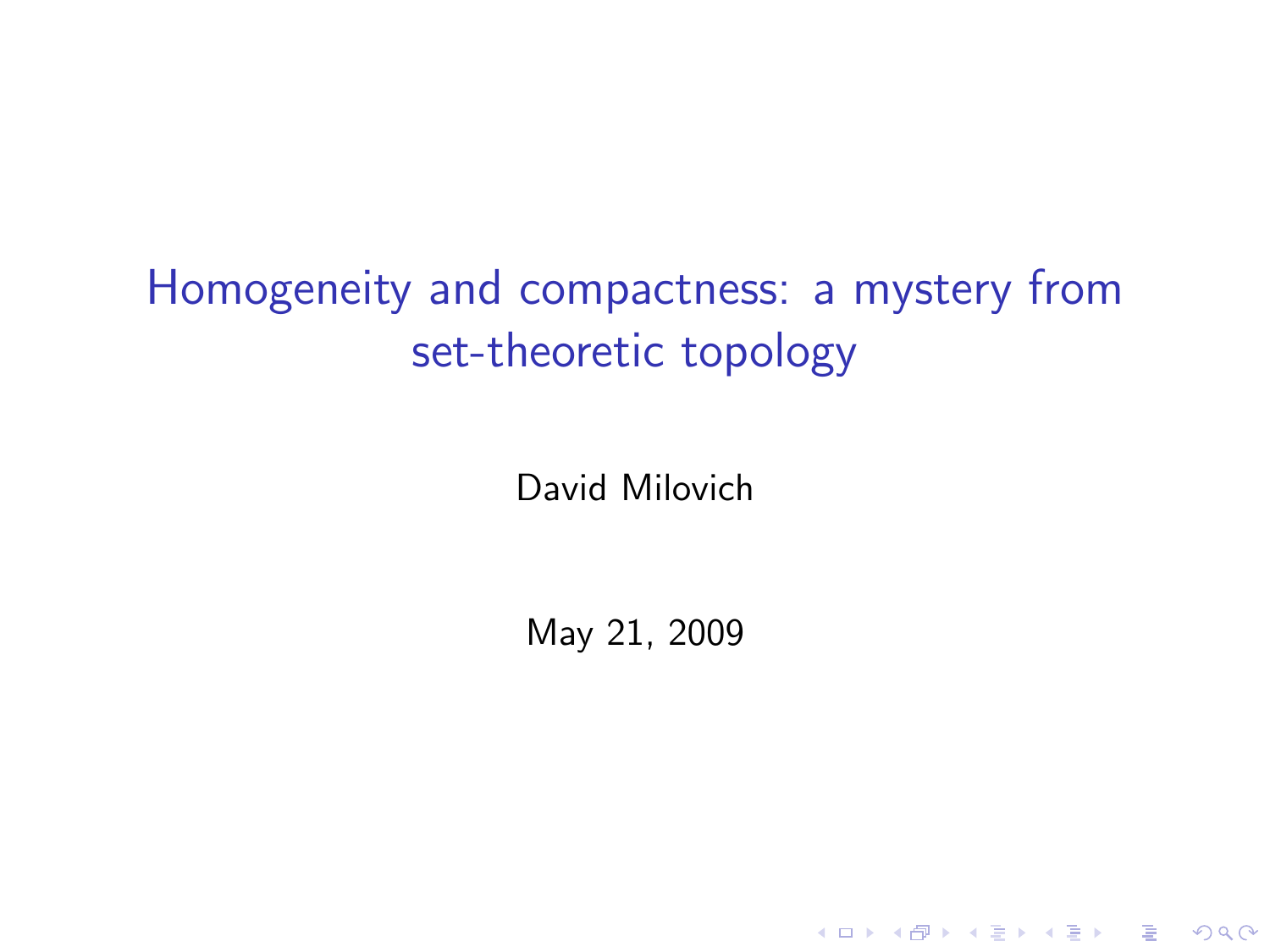### Beyond metric spaces. . .

Metric spaces are compact iff every sequence has a limit point iff every open cover has a finite subcover.

Topological spaces are compact iff every net has a limit point iff every open cover has a finite subcover.

Nets, invented by Tukey, are the proper generalization of sequences in topology.

**KORK ERKER ADAM ADA**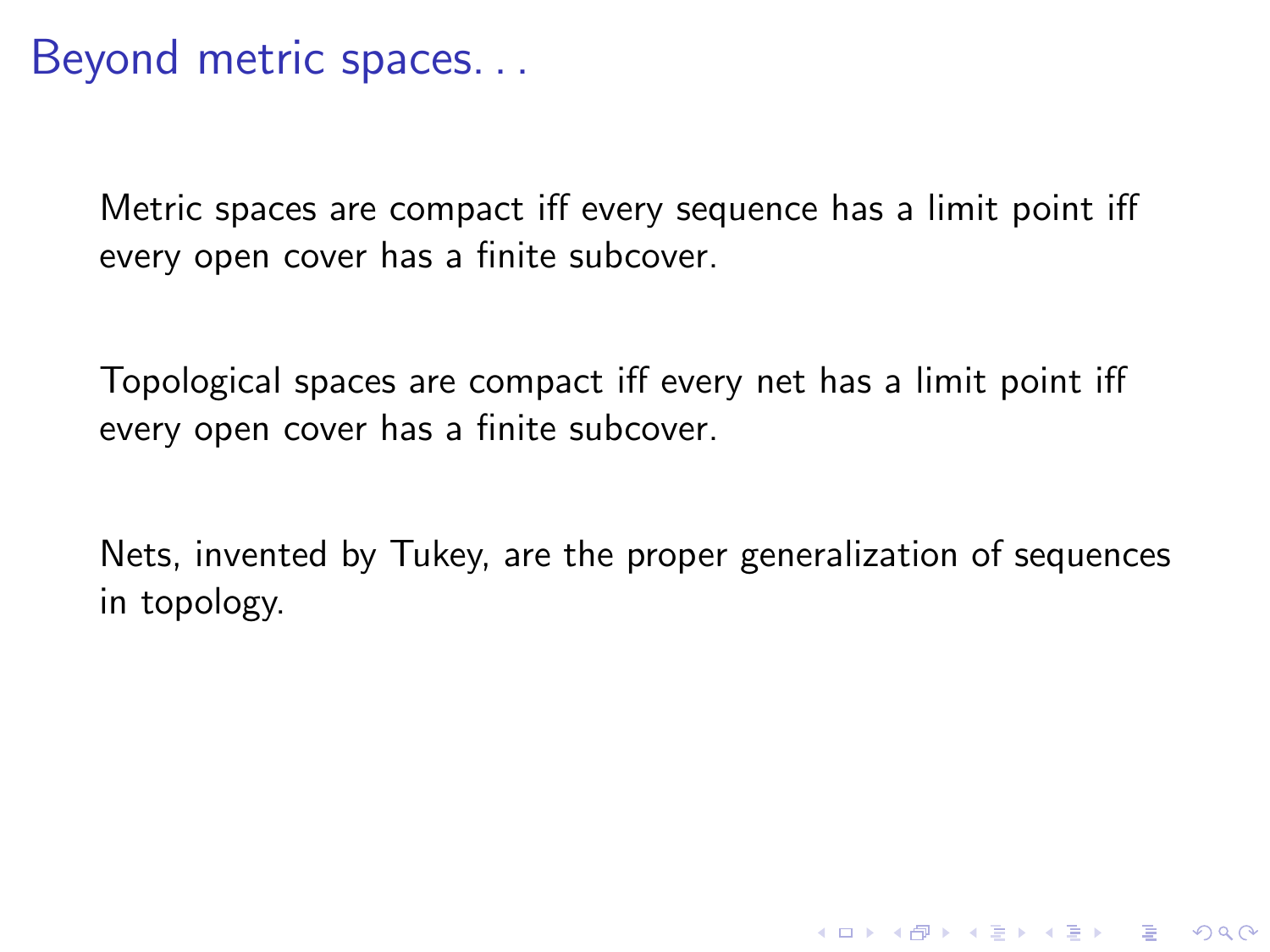### Beyond metric spaces. . .

Metric spaces are compact iff every sequence has a limit point iff every open cover has a finite subcover.

Topological spaces are compact iff every net has a limit point iff every open cover has a finite subcover.

Nets, invented by Tukey, are the proper generalization of sequences in topology.

#### **Convention**

All spaces are assumed to be Tychonoff (also known as  $T_{3.5}$ ), i.e., assume that points and closed sets can be separated by continuous real-valued functions. If you don't know what this means, then forget I mentioned it.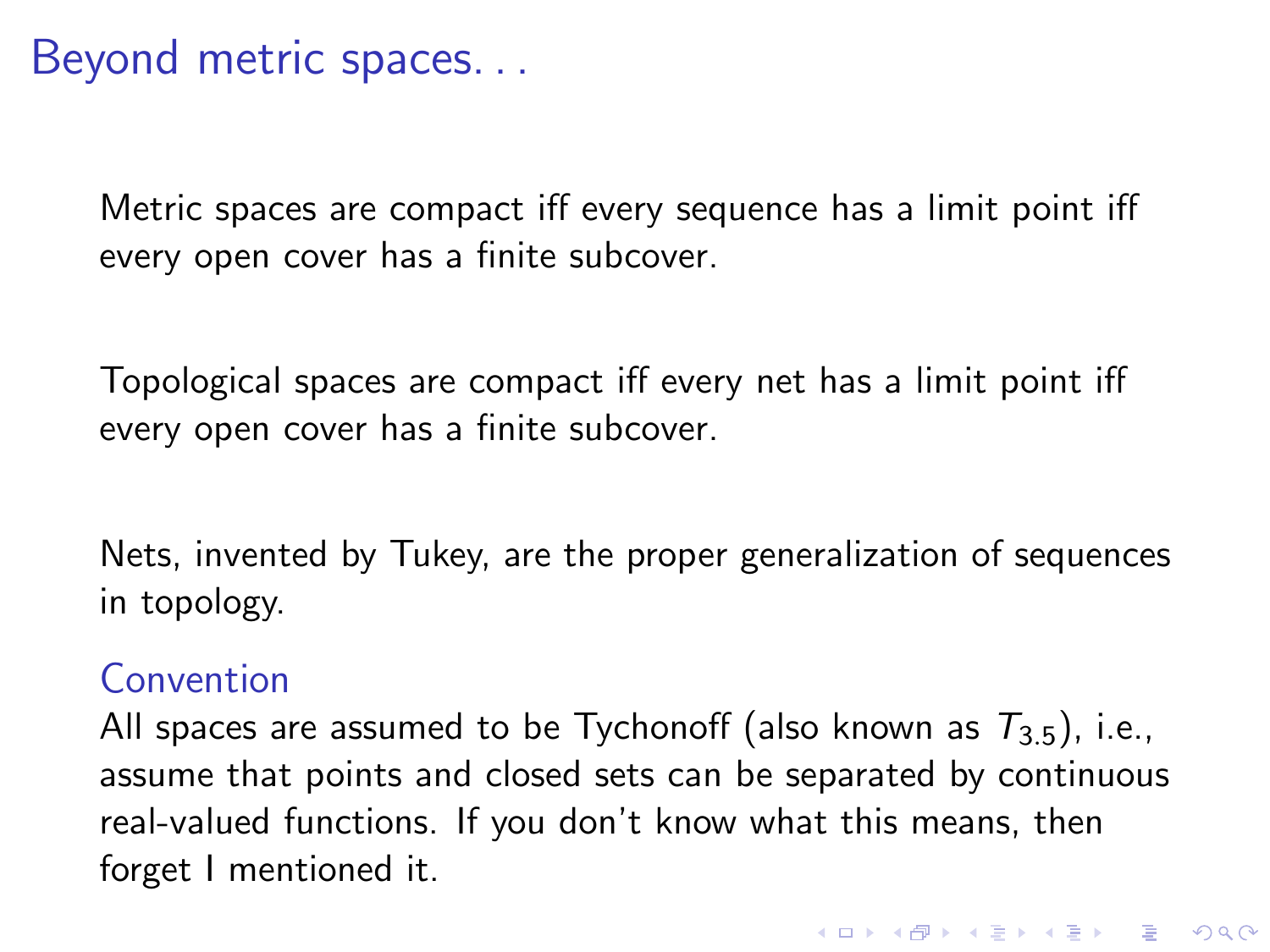### Infinite products

Given a set A we write  $X^A$  for the set of all functions  $f\colon A\to X.$ We topologize  $\mathcal{X}^A$  with the  $\boldsymbol{p}$ roduct to $\boldsymbol{p}$ ology, also known as the topology of pointwise convergence.

It works like this. A net  $(f_i)_{i\in I}$  of functions in  $X^A$  converges to a function  $g$  in  $X^A$  iff the net  $(f(a)_i)_{i\in I}$  converges to  $g(a)$  for all  $a \in A$ .

Equivalently, the open sets of  $X^A$  are unions of sets of the form  $\bigcap_{k=1}^n \pi_{a_k}^{-1}U_k$  where  $n \in \mathbb{N}$ , each  $U_k$  is open in  $X$ , each  $a_k$  is in  $A$ , and  $\pi_{a_k}^{-1}U_k = \{f \in X^A : f(a_k) \in U_k\}.$ 

More generally, if we have a list  $(X_a)_{a\in A}$  of spaces, we can form the product space  $\prod_{a\in A} X_a$  whose elements are the maps  $f$  with domain A such that  $f(a) \in X_a$  for all  $a \in A$ .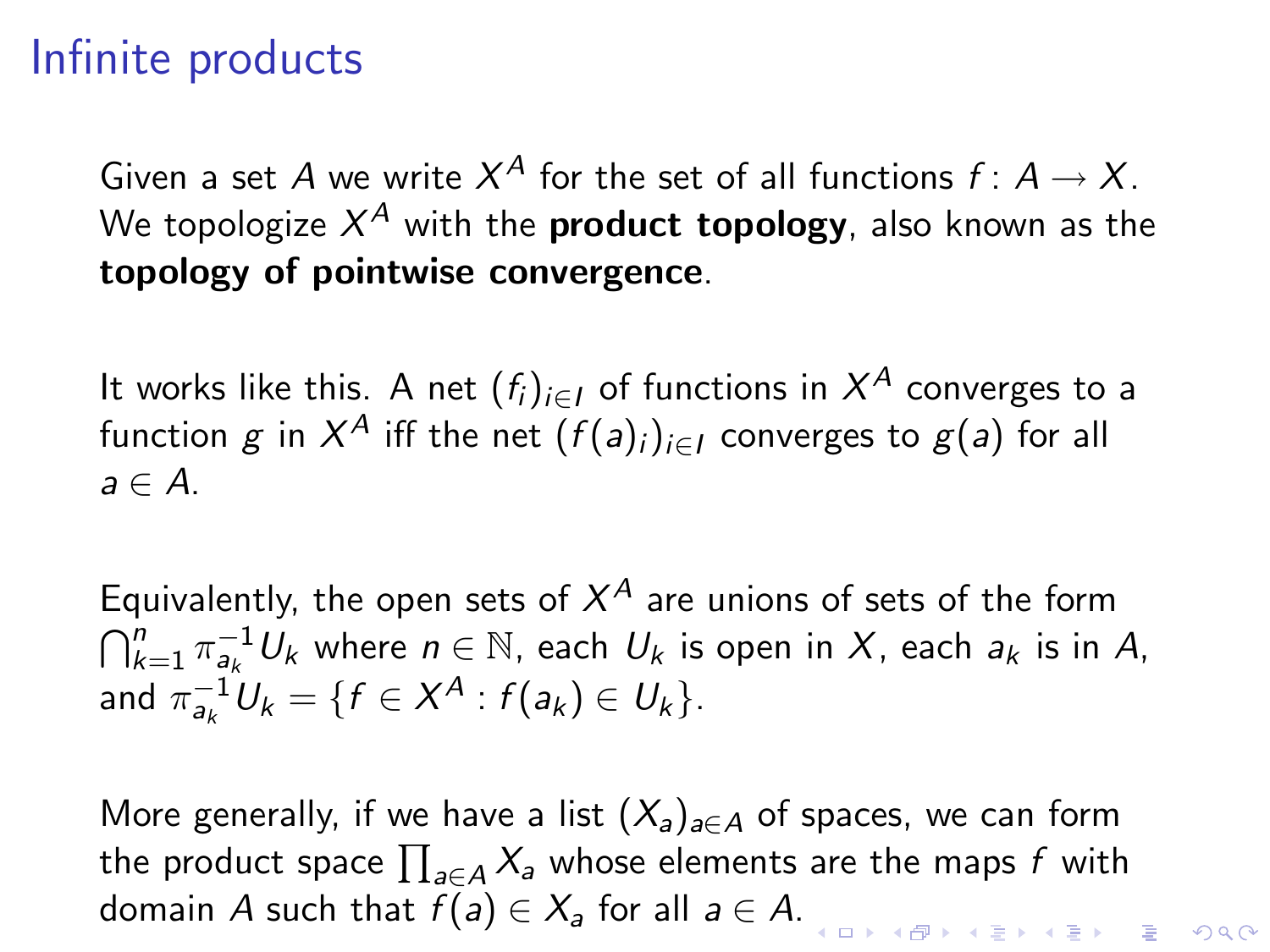### Theorem (Tychonoff)

Products of compact spaces are compact.

**Corollary**  $2^A$  is always compact. (2 is the two-point space.)

 $2^{\mathbb{N}}$  is homeomorphic to the Cantor middle-thirds set.

K ロ ▶ K @ ▶ K 할 ▶ K 할 ▶ 이 할 → 9 Q @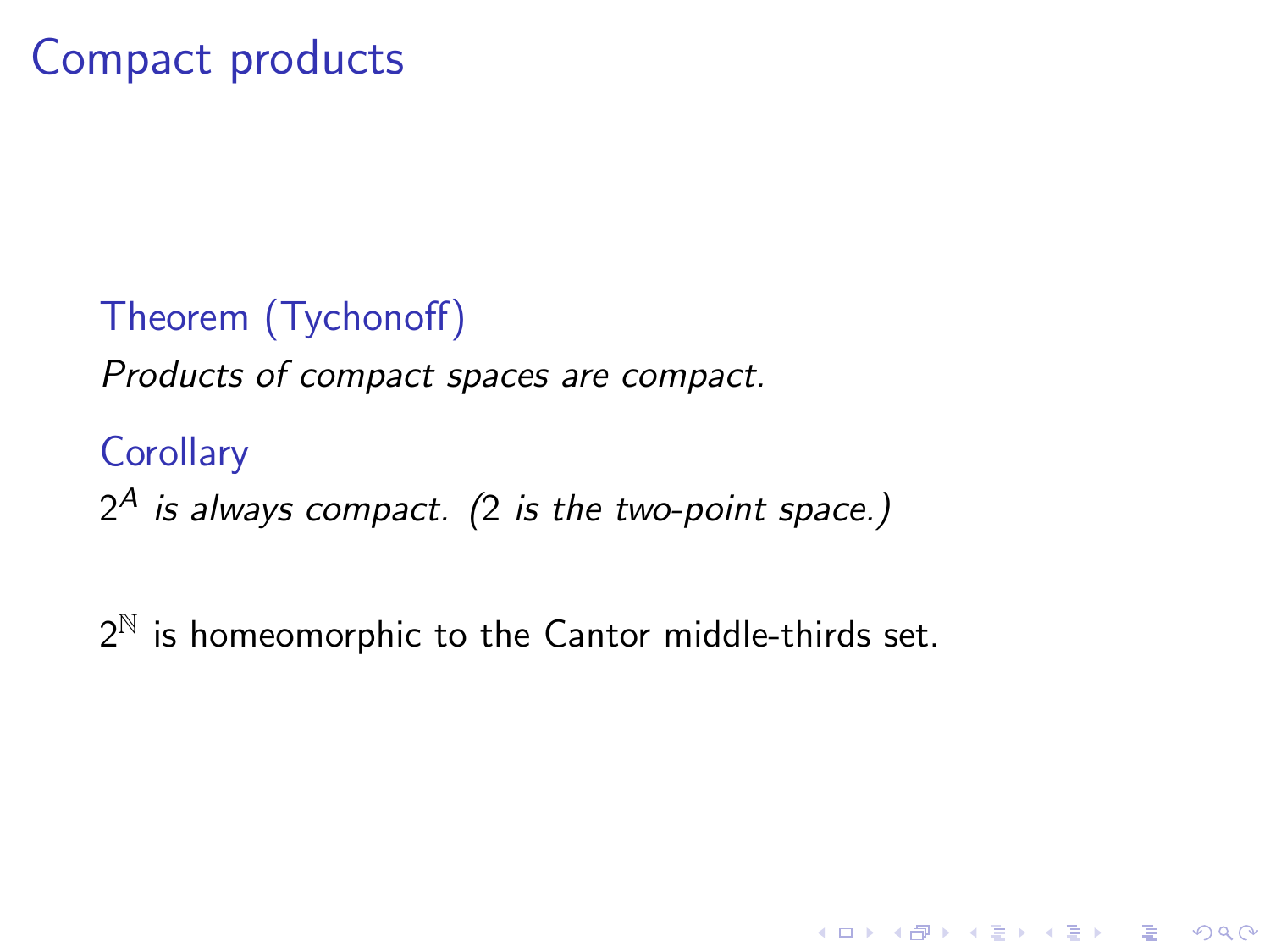## **Homogeneity**

A map  $f: X \to Y$  is **continuous** if f-preimages of open sets are open (or, equivalently, if  $f$  maps convergent nets to convergent nets).

A homeomorphism is a continuous bijection whose inverse is also continuous.

 $Aut(X)$  is the group of all **autohomeomorphisms** of X. (The group operation is composition.)

A space X is **homogeneous** if for all  $p, q \in X$  there exists  $h \in \mathrm{Aut}(X)$  such that  $h(p) = q$ . (In other words,  $\mathrm{Aut}(X)$  acts transitively on  $X$ .) Informally, a homogeneous space looks the same no matter which point you stand on.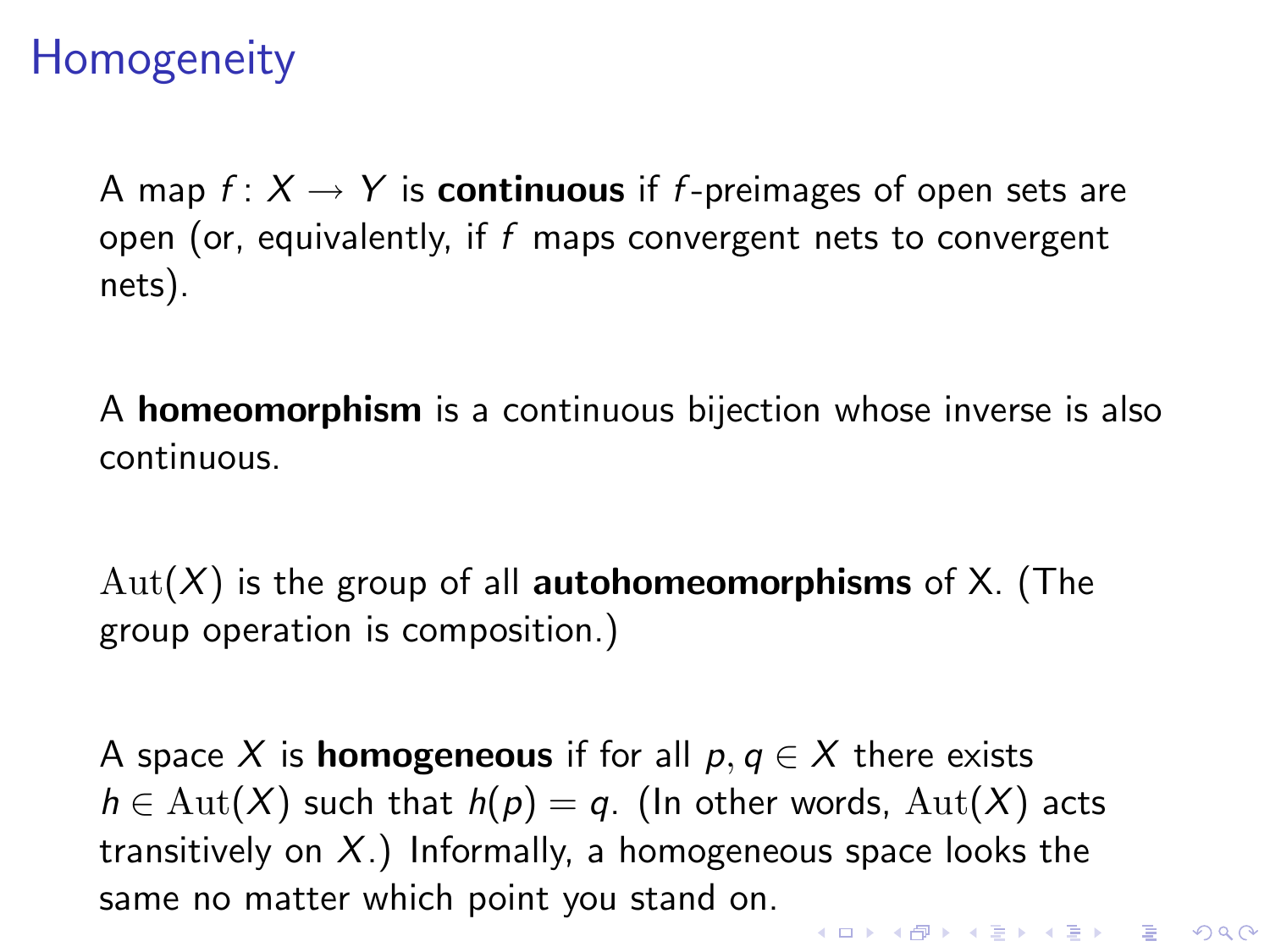### **Examples**

Every (discrete) finite space F is homogeneous because  $Aut(F)$ includes all permutations.

Every topological group G is homogeneous because  $Aut(G)$ includes all translations.

Products of homogeneous spaces are homogeneous. In particular,  $2^A$  is always homogeneous and compact.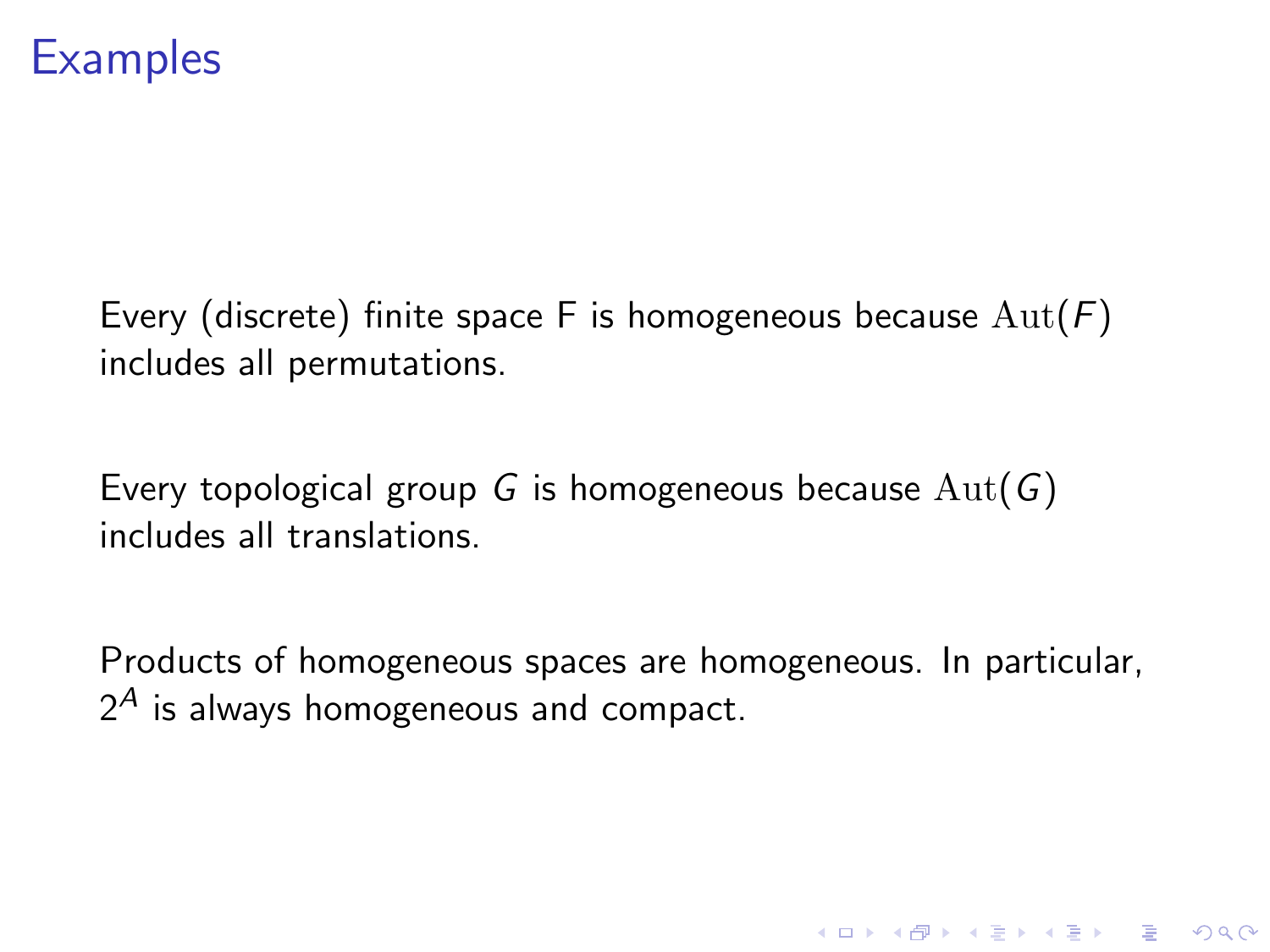### **Cardinals**

We say two sets A and B have the same size or cardinality if there is a bijection from  $A$  to  $B$ .

The cardinals are the equivalence classes of equally sized sets. We write  $|A|$  for the cardinal to which  $A$  belongs.

K ロ ▶ K @ ▶ K 할 > K 할 > 1 할 > 1 이익어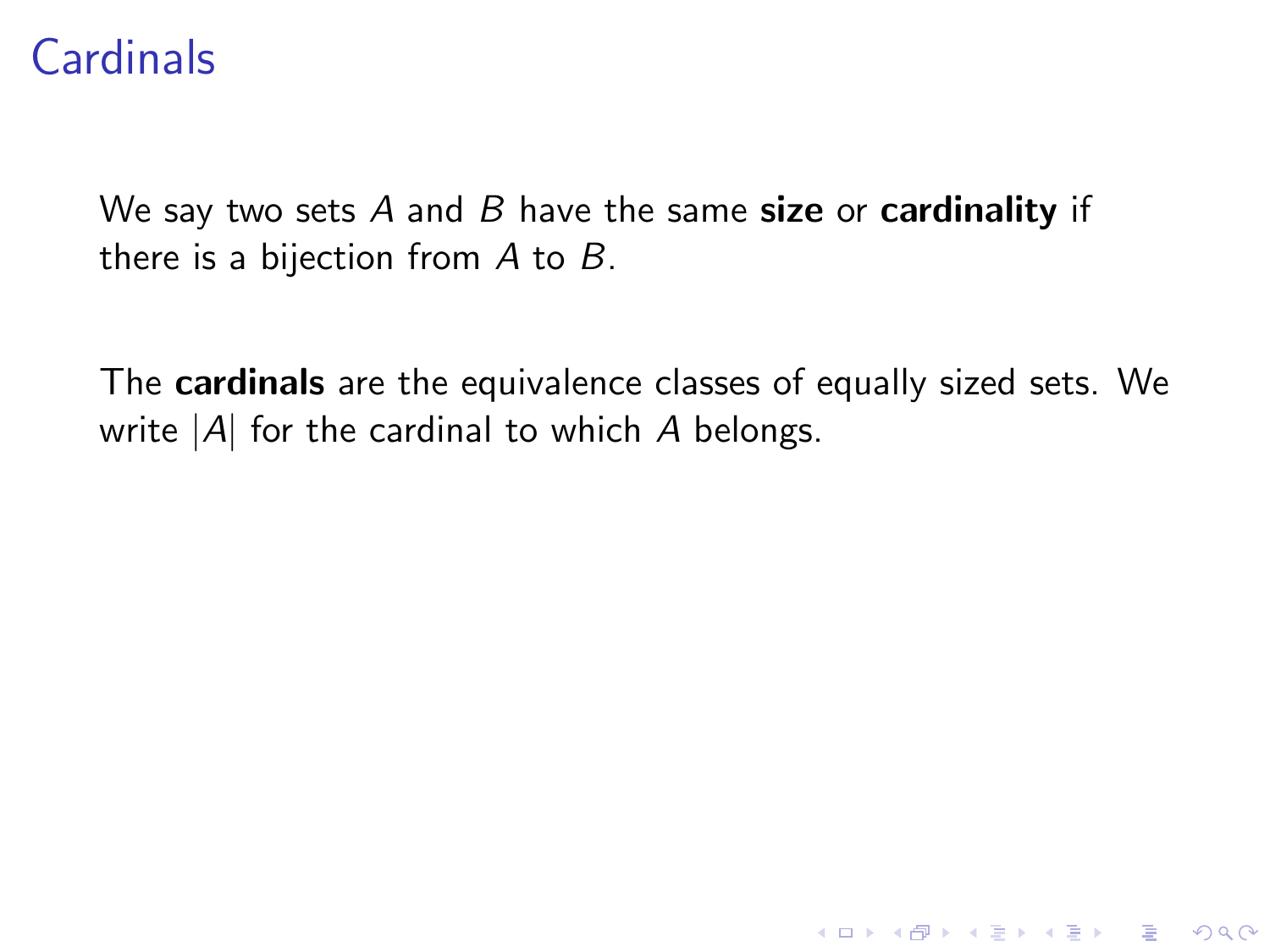## **Cardinals**

We say two sets  $A$  and  $B$  have the same size or cardinality if there is a bijection from  $A$  to  $B$ .

The cardinals are the equivalence classes of equally sized sets. We write  $|A|$  for the cardinal to which  $A$  belongs.

K ロ ▶ K @ ▶ K 할 > K 할 > 1 할 > 1 이익어

We write  $|A| \leq |B|$  if there is a one-to-one map from A to B. Otherwise, we write  $|B| < |A|$ .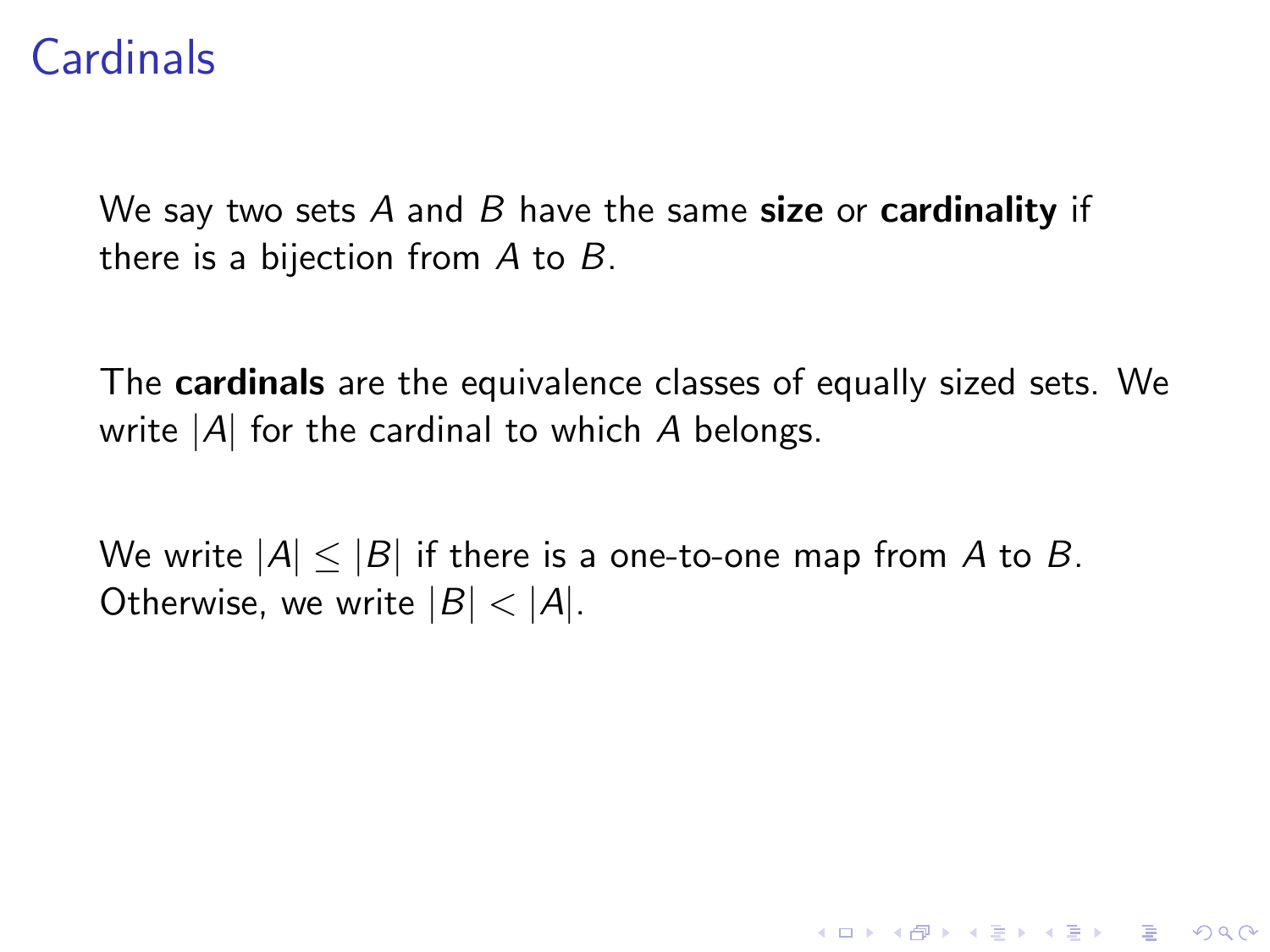## **Cardinals**

We say two sets A and B have the same size or cardinality if there is a bijection from  $A$  to  $B$ .

The cardinals are the equivalence classes of equally sized sets. We write  $|A|$  for the cardinal to which A belongs.

**KORKAR KERKER E VOOR** 

We write  $|A| \leq |B|$  if there is a one-to-one map from A to B. Otherwise, we write  $|B| < |A|$ .

Theorem (Schröder-Bernstein) If  $|A| < |B| < |A|$ , then  $|A| = |B|$ .

Axiom of Choice For all sets A and B,  $|A| \leq |B|$  or  $|B| \leq |A|$ .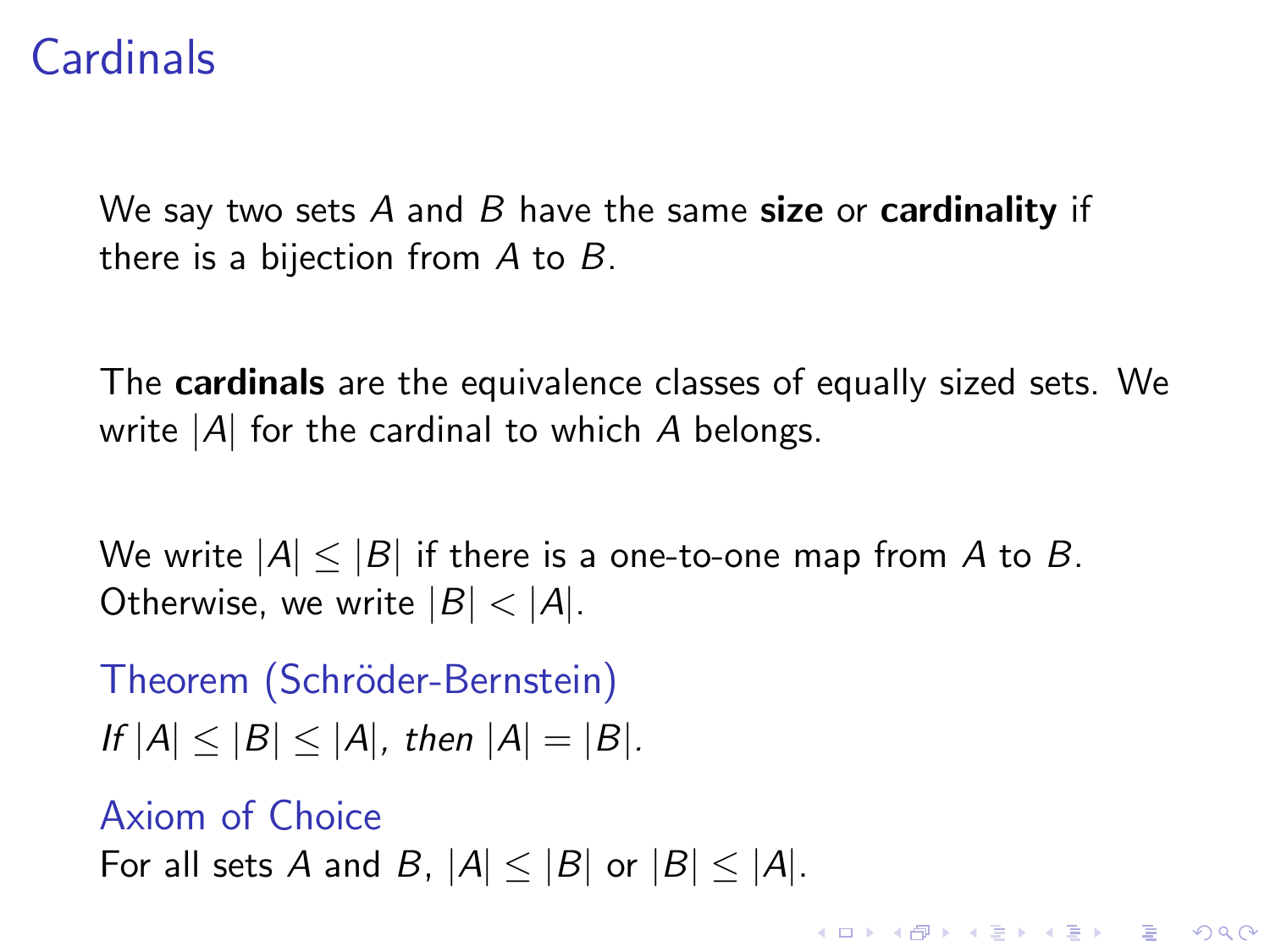# How high can you count?

```
We say A is countable if |A| \leq |\mathbb{N}|.
```

```
Theorem (Cantor)
|A| < |2^A|.
```
**Corollary**  $|2| < |\mathbb{Z}| = |\mathbb{N}| < |2^{\mathbb{N}}| = |\mathbb{R}| < |2^{\mathbb{R}}|.$ 

**KORK STRAIN A BAR SHOP**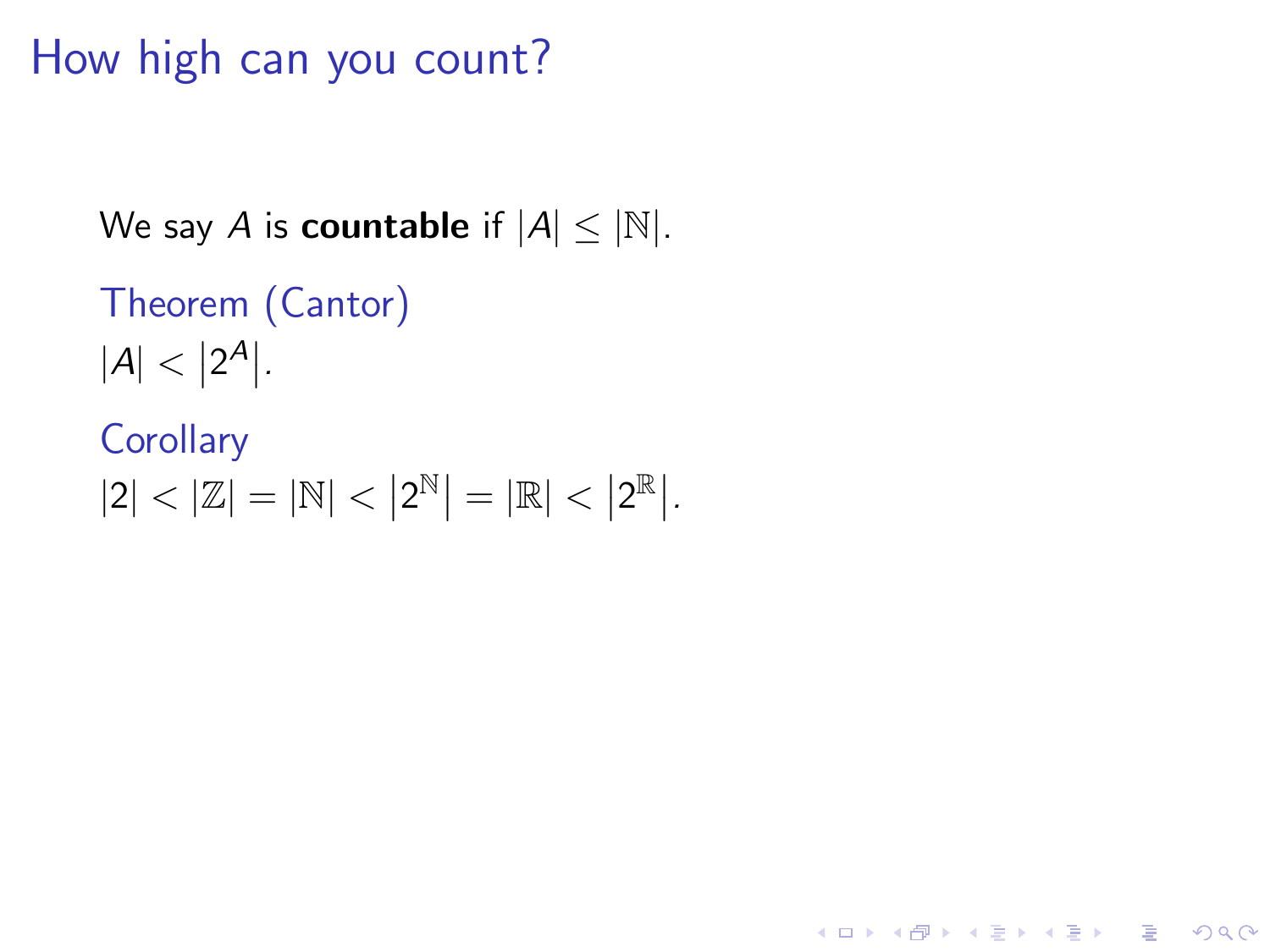# How high can you count?

```
We say A is countable if |A| < |\mathbb{N}|.
```

```
Theorem (Cantor)
|A| < |2^A|.
```

```
Corollary
|2| < |\mathbb{Z}| = |\mathbb{N}| < |2^{\mathbb{N}}| = |\mathbb{R}| < |2^{\mathbb{R}}|.
```
Every set of cardinals has a minimum. (This follows from the Axiom of Foundation.)

Let  $\left|A\right|^+$  denote the **successor cardinal** of  $A$ , which is the least cardinal greatest than  $|A|$ .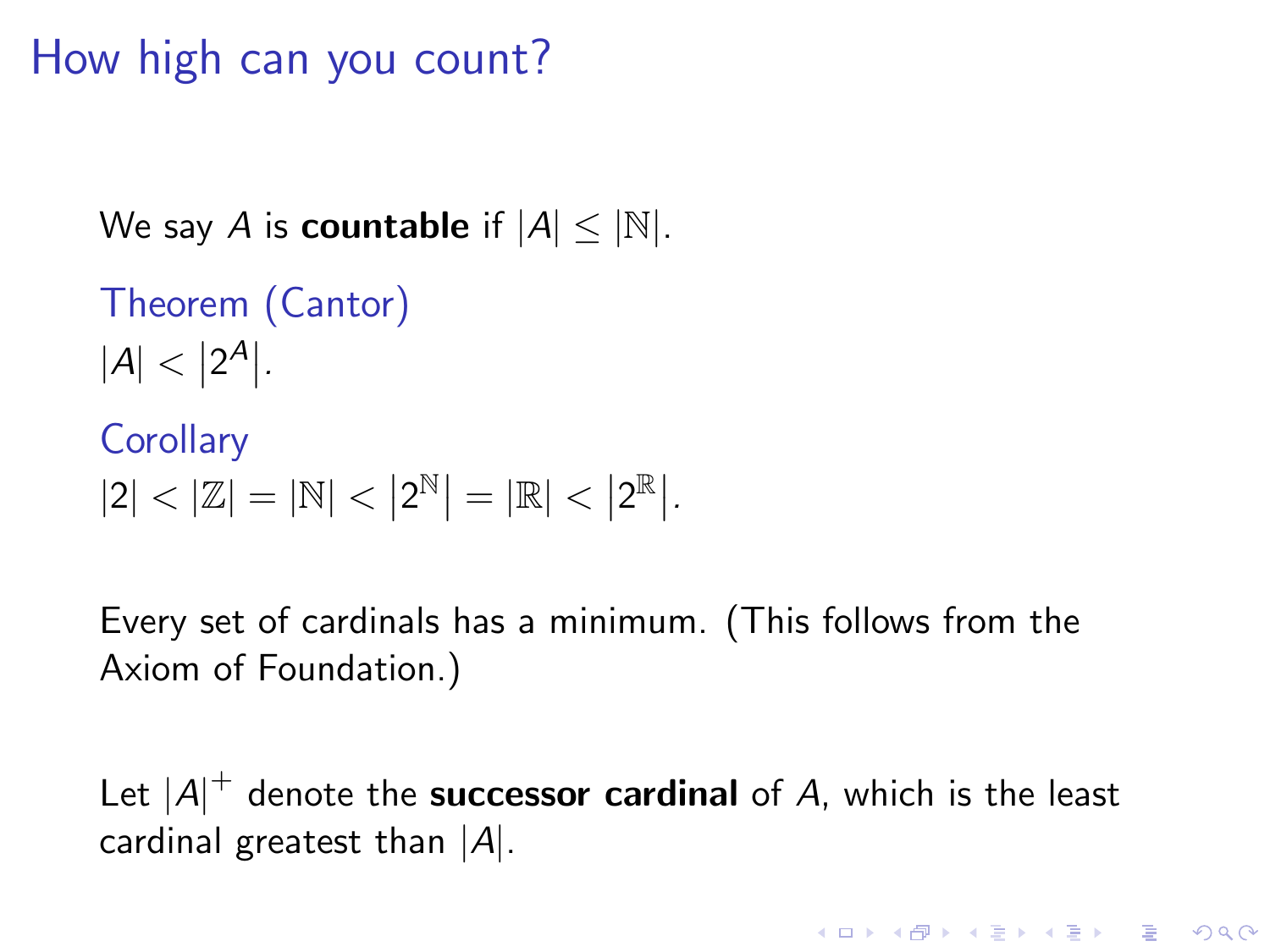A cellular family of a space X is a set  $\mathcal A$  of nonempty open subsets of X such that every two  $U, V \in \mathcal{A}$  are disjoint.

The cellularity  $c(X)$  of a space X is least cardinal  $\kappa$  such that every cellular family of X has size at most  $\kappa$ .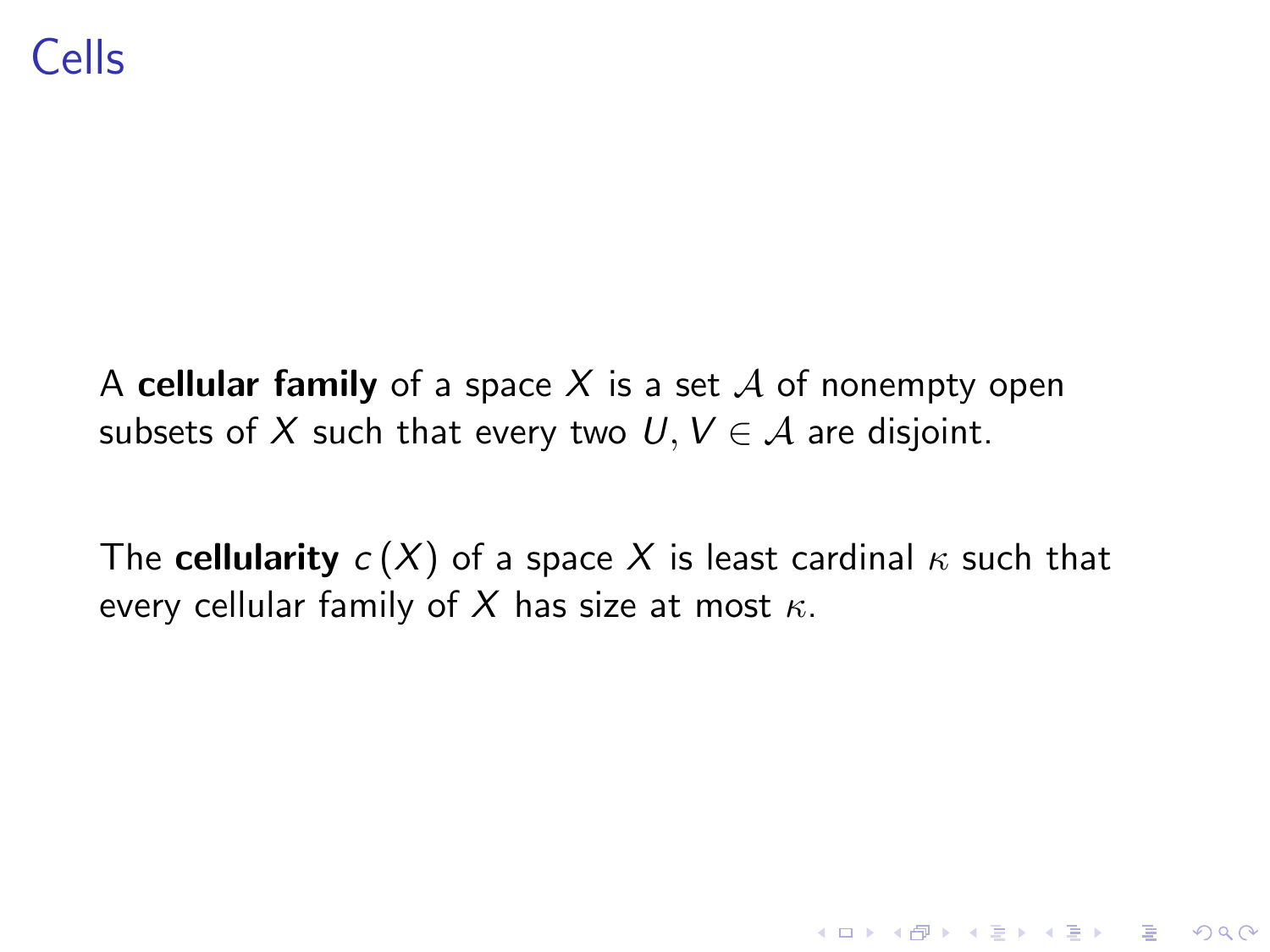Surprisingly,  $c\left(2^{A}\right)=\left|\mathbb{N}\right|$  for all infinite A.

**K ロ ▶ K 레 ▶ K 로 ▶ K 로 ▶ - 로 - K 이 이 이 이**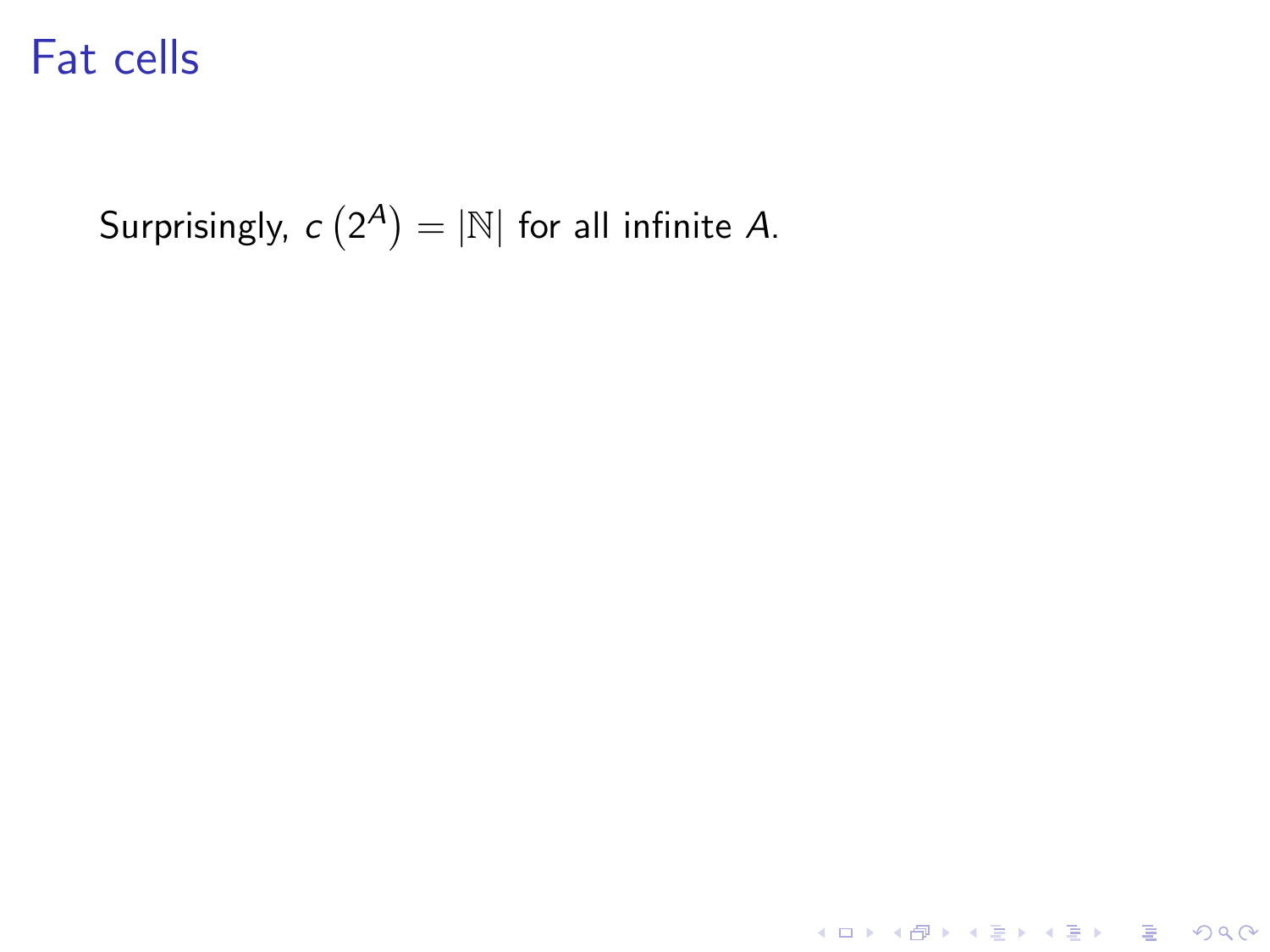Surprisingly,  $c\left(2^{A}\right)=\left|\mathbb{N}\right|$  for all infinite A.

 $\blacktriangleright$  Think of 2<sup>A</sup> as the probability space of A-lists of coin tosses. Every nonempty open subset of  $2^A$  contains an open set that has probability measure  $2^{-n}$  for some  $n \in \mathbb{N}$ .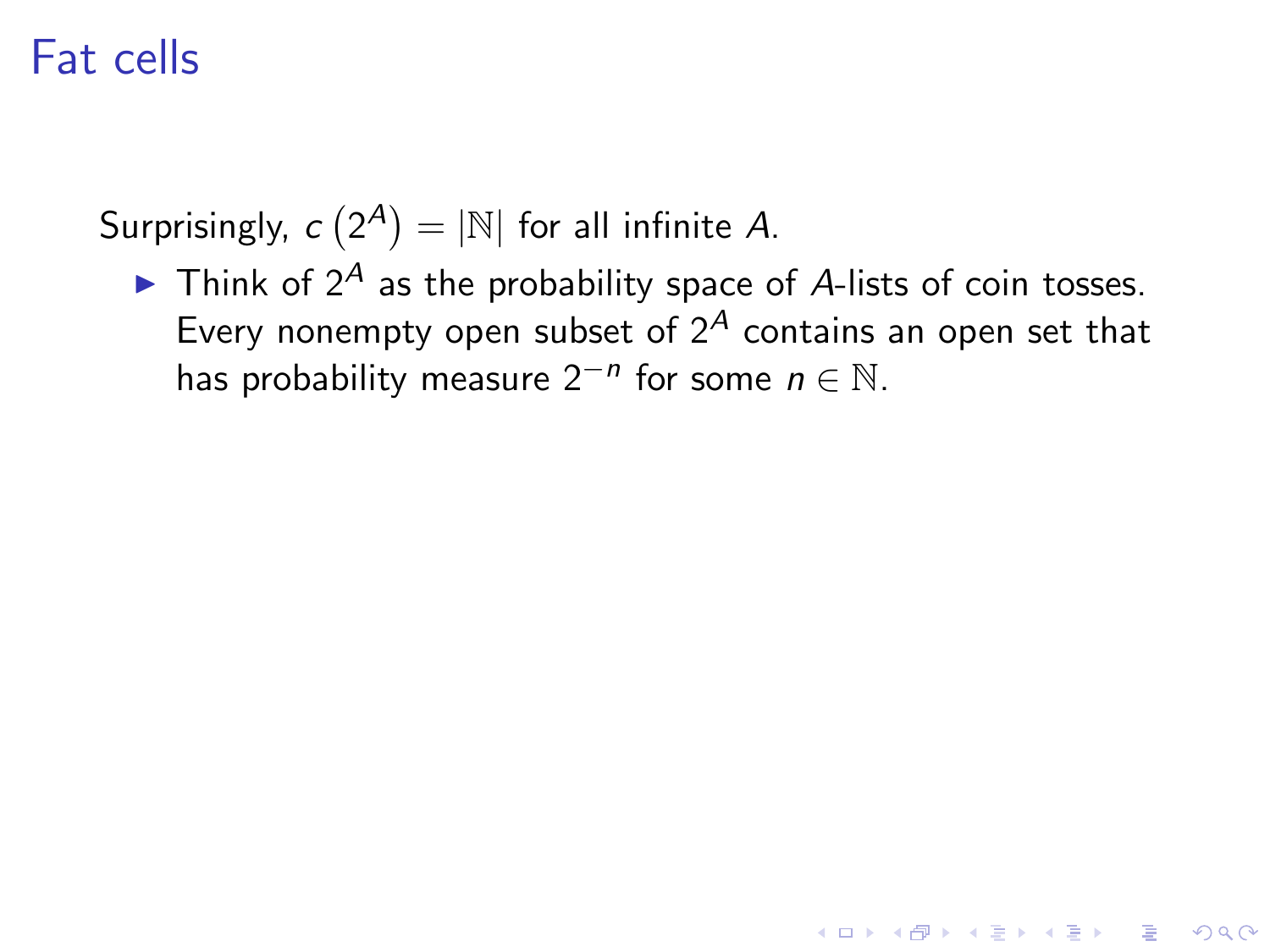Surprisingly,  $c\left(2^{A}\right)=\left|\mathbb{N}\right|$  for all infinite A.

- $\blacktriangleright$  Think of 2<sup>A</sup> as the probability space of A-lists of coin tosses. Every nonempty open subset of  $2^A$  contains an open set that has probability measure  $2^{-n}$  for some  $n \in \mathbb{N}$ .
- $\blacktriangleright$  Suppose we had an uncountable cellular family  $\mathcal{F}$ . Then we could shrink the cells to get an uncountable cellular family  $G$ of sets each with measure  $2^{-n}$  for some  $n \in \mathbb{N}$ .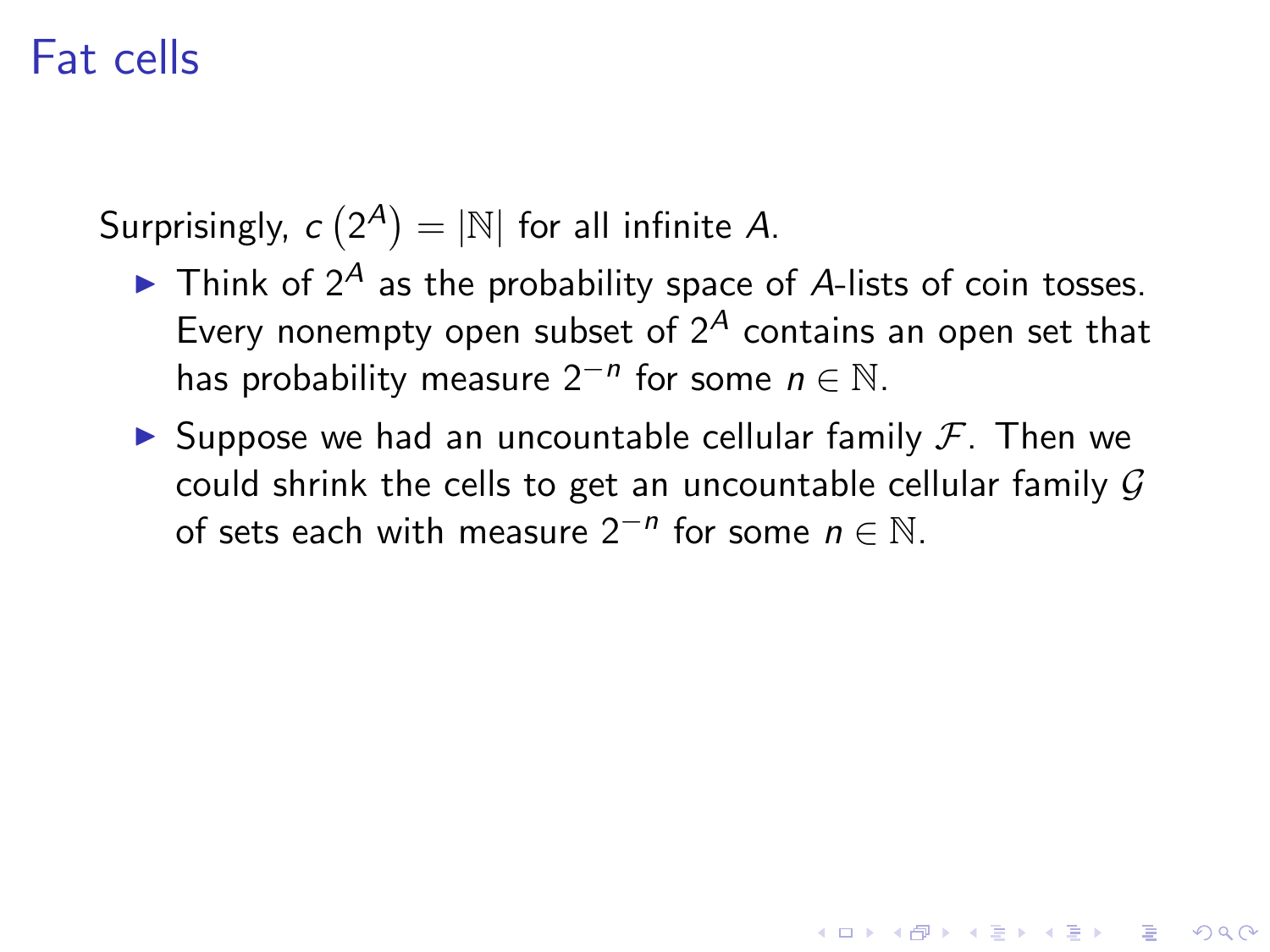Surprisingly,  $c\left(2^{A}\right)=\left|\mathbb{N}\right|$  for all infinite A.

- $\blacktriangleright$  Think of 2<sup>A</sup> as the probability space of A-lists of coin tosses. Every nonempty open subset of  $2^A$  contains an open set that has probability measure  $2^{-n}$  for some  $n \in \mathbb{N}$ .
- $\blacktriangleright$  Suppose we had an uncountable cellular family  $\mathcal{F}$ . Then we could shrink the cells to get an uncountable cellular family  $G$ of sets each with measure  $2^{-n}$  for some  $n \in \mathbb{N}$ .
- $\triangleright$  By an infinite version of the pigeonhole principle, uncountably many of the members of  $G$  have measure  $2^{-n}$  for the same n.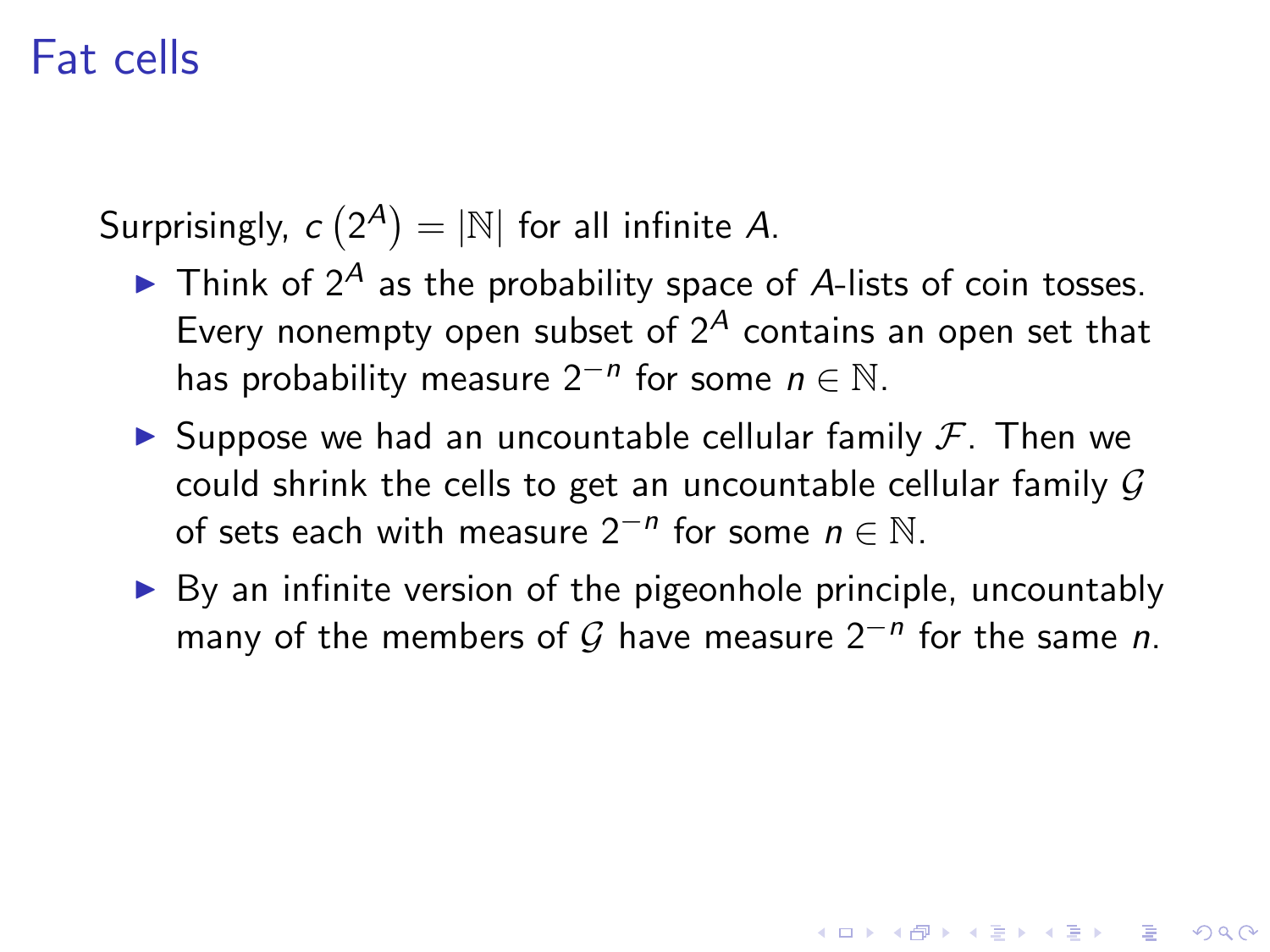Surprisingly,  $c\left(2^{A}\right)=\left|\mathbb{N}\right|$  for all infinite A.

- $\blacktriangleright$  Think of 2<sup>A</sup> as the probability space of A-lists of coin tosses. Every nonempty open subset of  $2^A$  contains an open set that has probability measure  $2^{-n}$  for some  $n \in \mathbb{N}$ .
- $\blacktriangleright$  Suppose we had an uncountable cellular family  $\mathcal{F}$ . Then we could shrink the cells to get an uncountable cellular family  $G$ of sets each with measure  $2^{-n}$  for some  $n \in \mathbb{N}$ .
- $\triangleright$  By an infinite version of the pigeonhole principle, uncountably many of the members of  $G$  have measure  $2^{-n}$  for the same n.

4 D > 4 P + 4 B + 4 B + B + 9 Q O

In Thus, the union of some finite subfamily of G has measure greater than 1, which is absurd.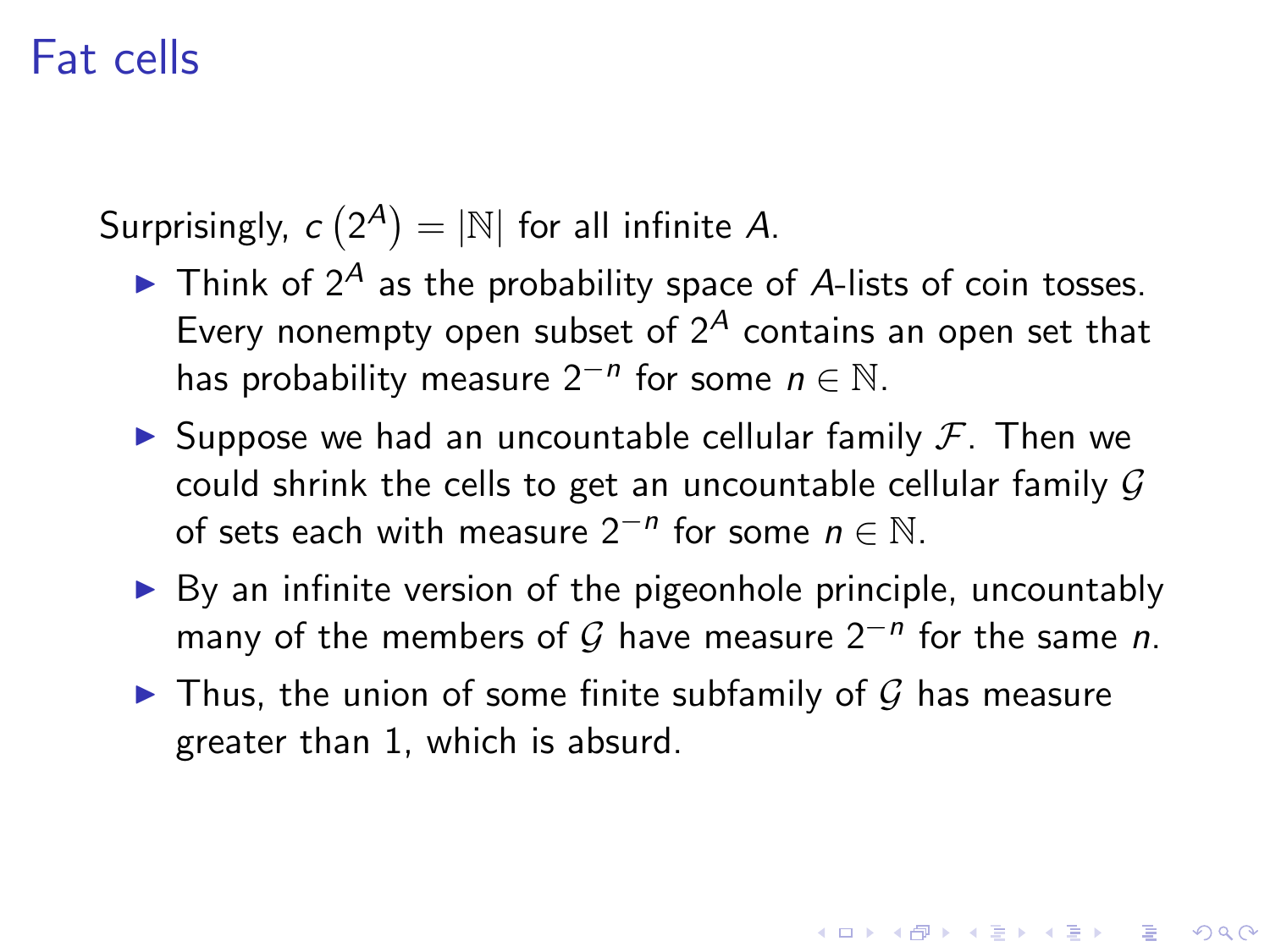#### Isolation

Informally, the product topology of  $2<sup>A</sup>$  is very coarse. The open sets are just too big for us to lay out more than countably many of them side by side without overlap.

However, if we retopologize the set  $2^A$  to be discrete (*i.e.*, all points are isolated) then we get a space  $D$  such that  $c(D) = |2^A|.$ This space is homogeneous, but not compact unless A is finite.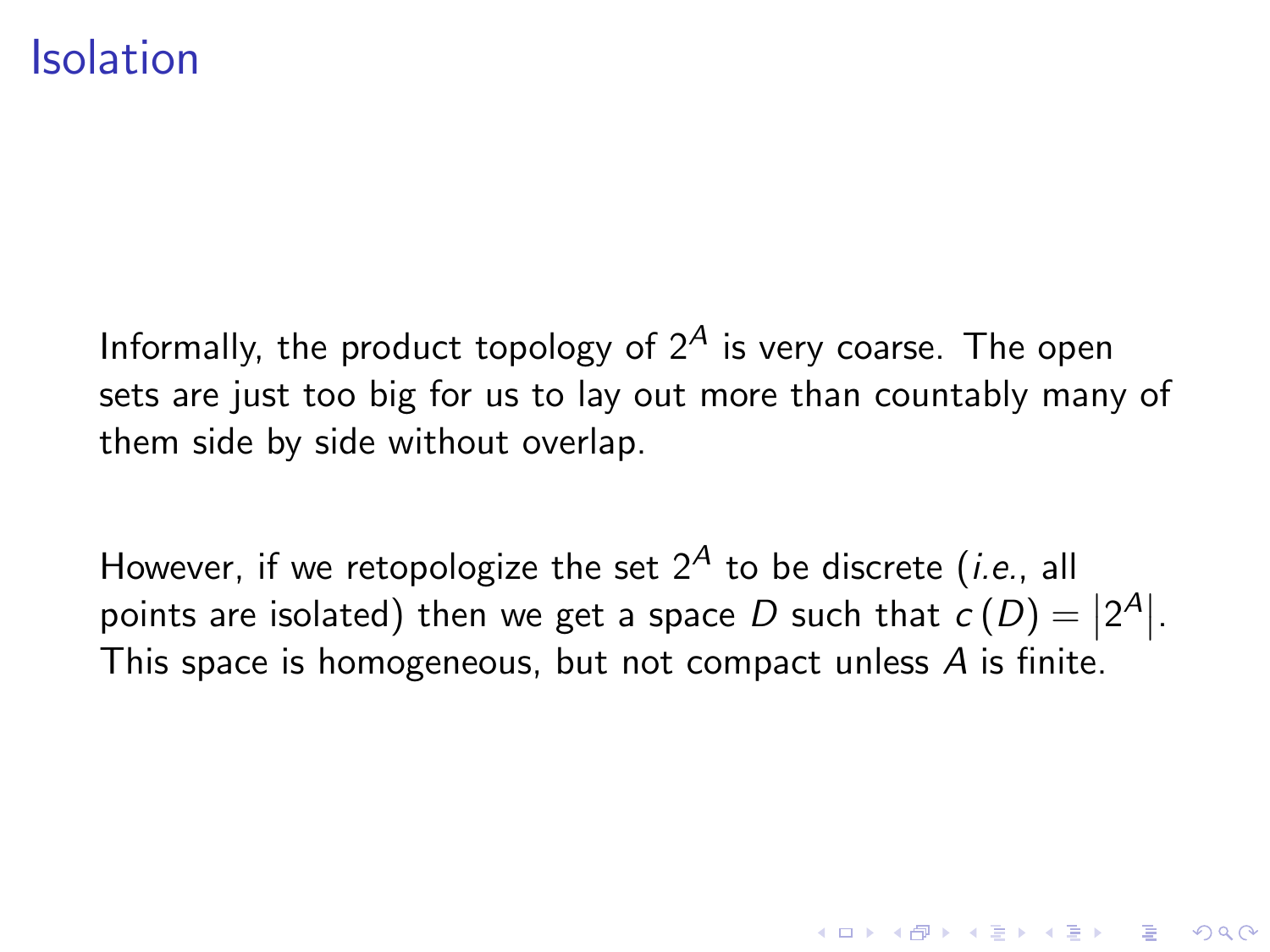### A more structured environment

If  $f: X \to Y$  is a continuous onto map, then  $c(X) > c(Y)$ .

### Theorem (Kuz'minov)

Every compact topological group  $G$  is a continuous image of  $2^A$  for some A.

**Corollary**  $c(G) < |N|$ .

Every compact metric space M is a continuous image of  $2^{\mathbb{N}}$ , so  $c(M) \leq |N|$  too.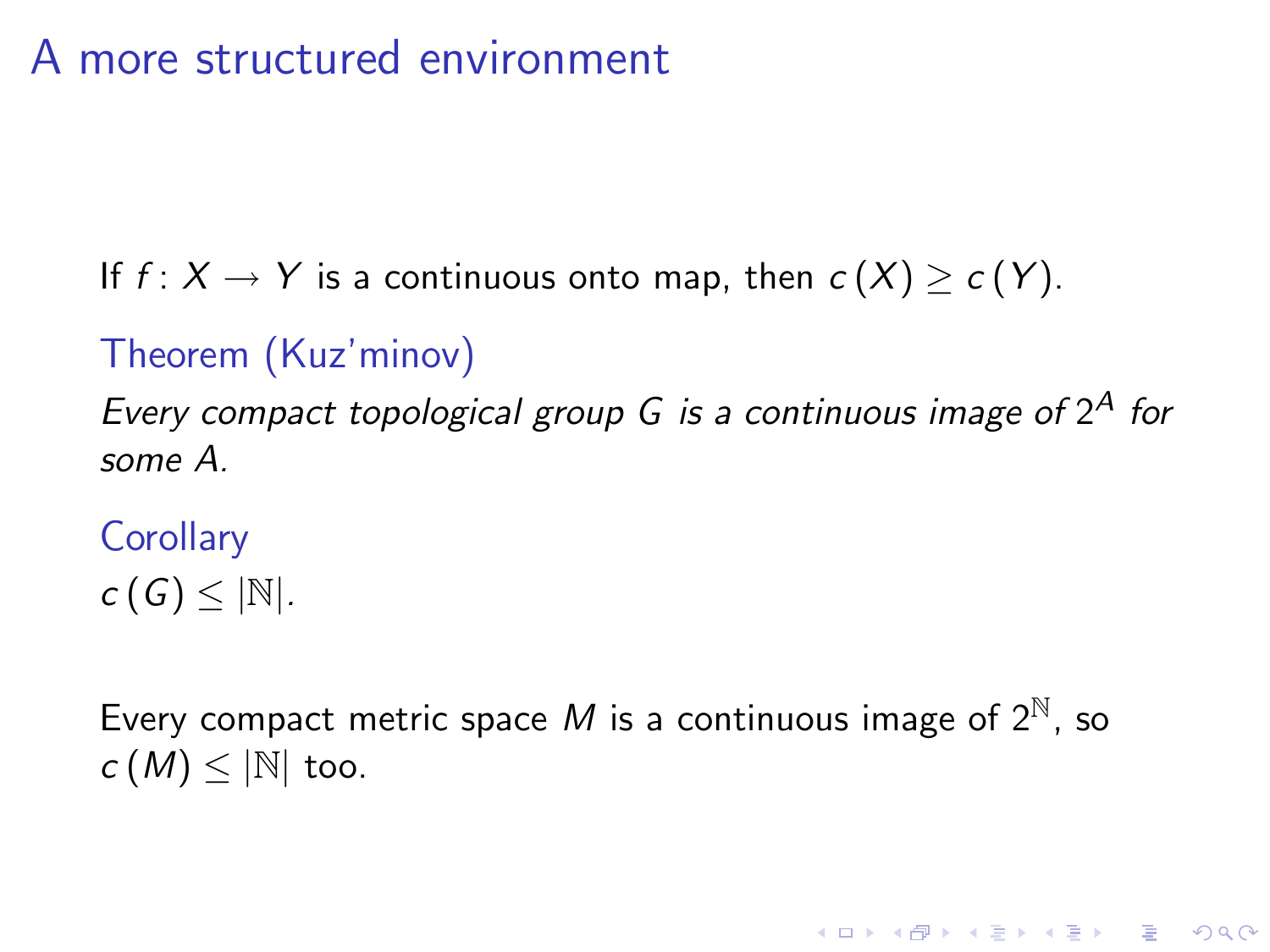### The Problem

Van Douwen's Problem, which is unsolved after over 30 years, asks if there is a compact homogeneous space  $X$  such that  $c(X) > |\mathbb{R}|.$ 

In other words, every known compact homogeneous space  $X$ satisfies  $c(X) \leq |\mathbb{R}|$ , but we do not know if this is true in general.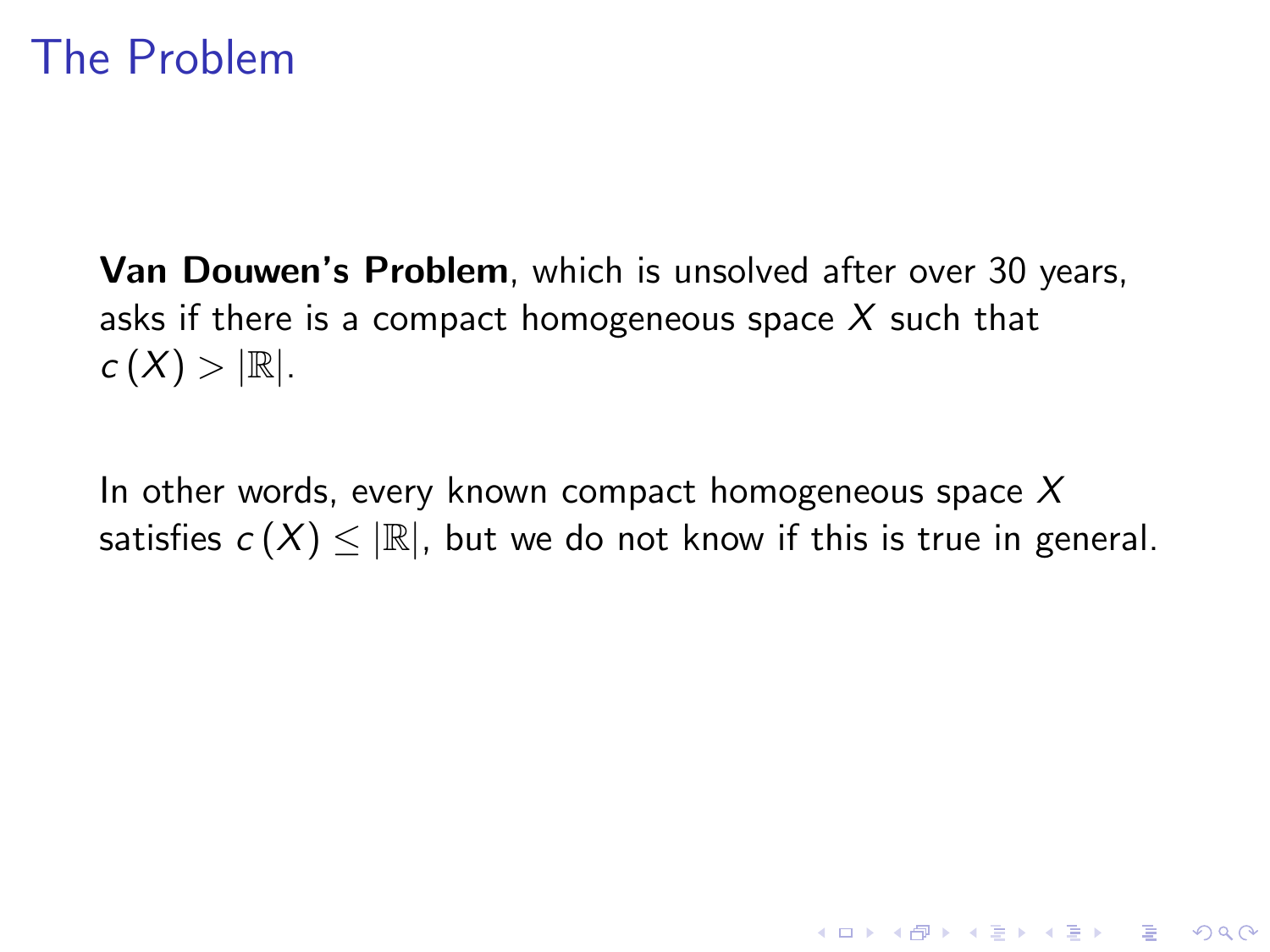### The Problem

Van Douwen's Problem, which is unsolved after over 30 years, asks if there is a compact homogeneous space  $X$  such that  $c(X) > |\mathbb{R}|.$ 

In other words, every known compact homogeneous space  $X$ satisfies  $c(X) \leq |\mathbb{R}|$ , but we do not know if this is true in general.

#### Theorem (Maurice)

There is a compact homogeneous space X satisfying  $c(X) = |\mathbb{R}|$ . Maurice's spaces are higher order Cantor sets. One is  $\left(2^{\mathbb{N}}\right)^{\mathbb{N}}$  with the lexicographic order topology.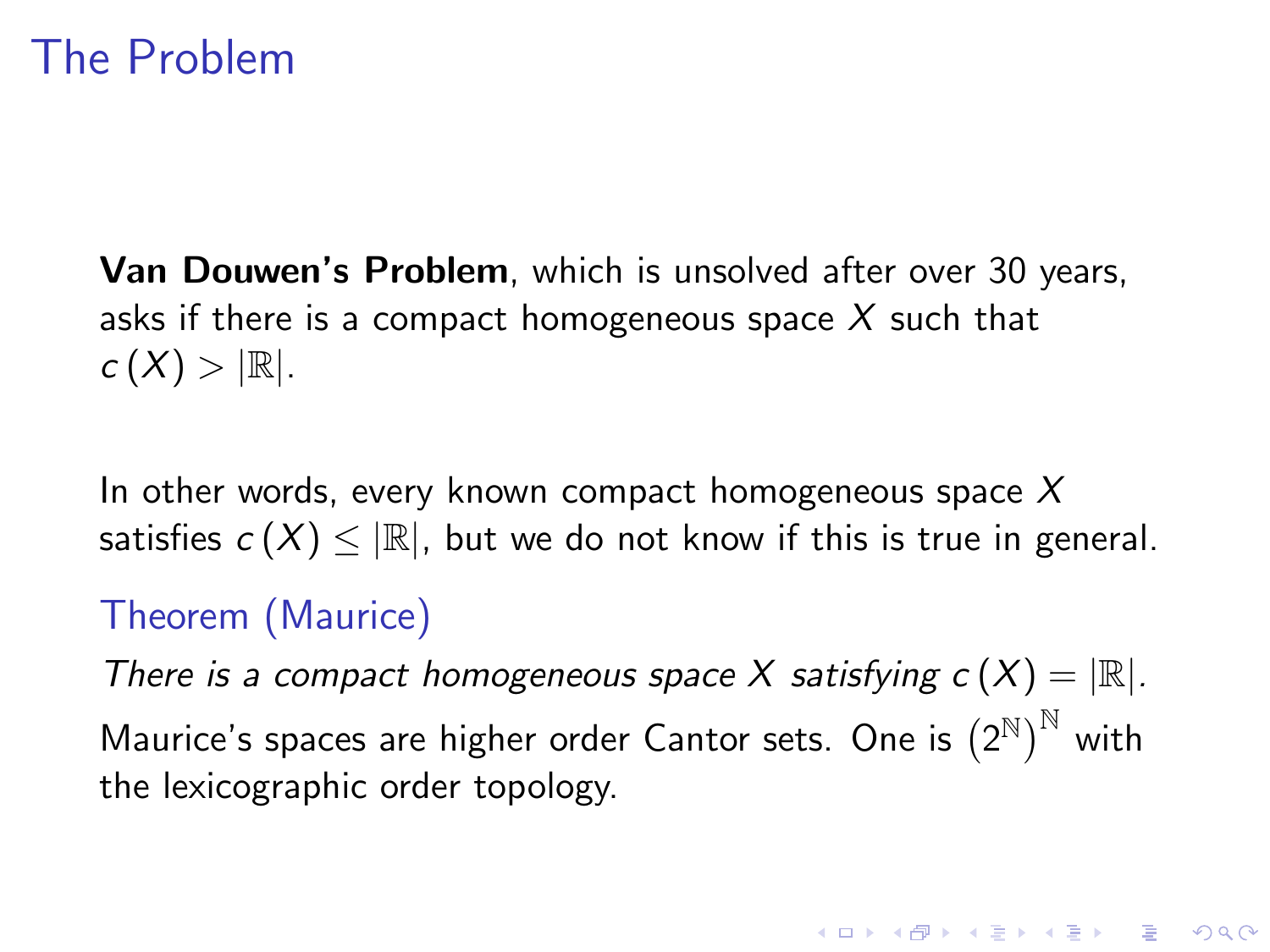### The brute-force approach. . .

It's not hard to compactify a given space  $X$ . Just take any space and "fill in the holes." Essentially, if a net doesn't have a limit point, then add one.

More precisely, we can always find a copy of X in a sufficiently large cube  $[0, 1]^A$ . We fill in the holes by taking the closure of this copy of X. This closure is compact because  $[0, 1]^A$  is compact.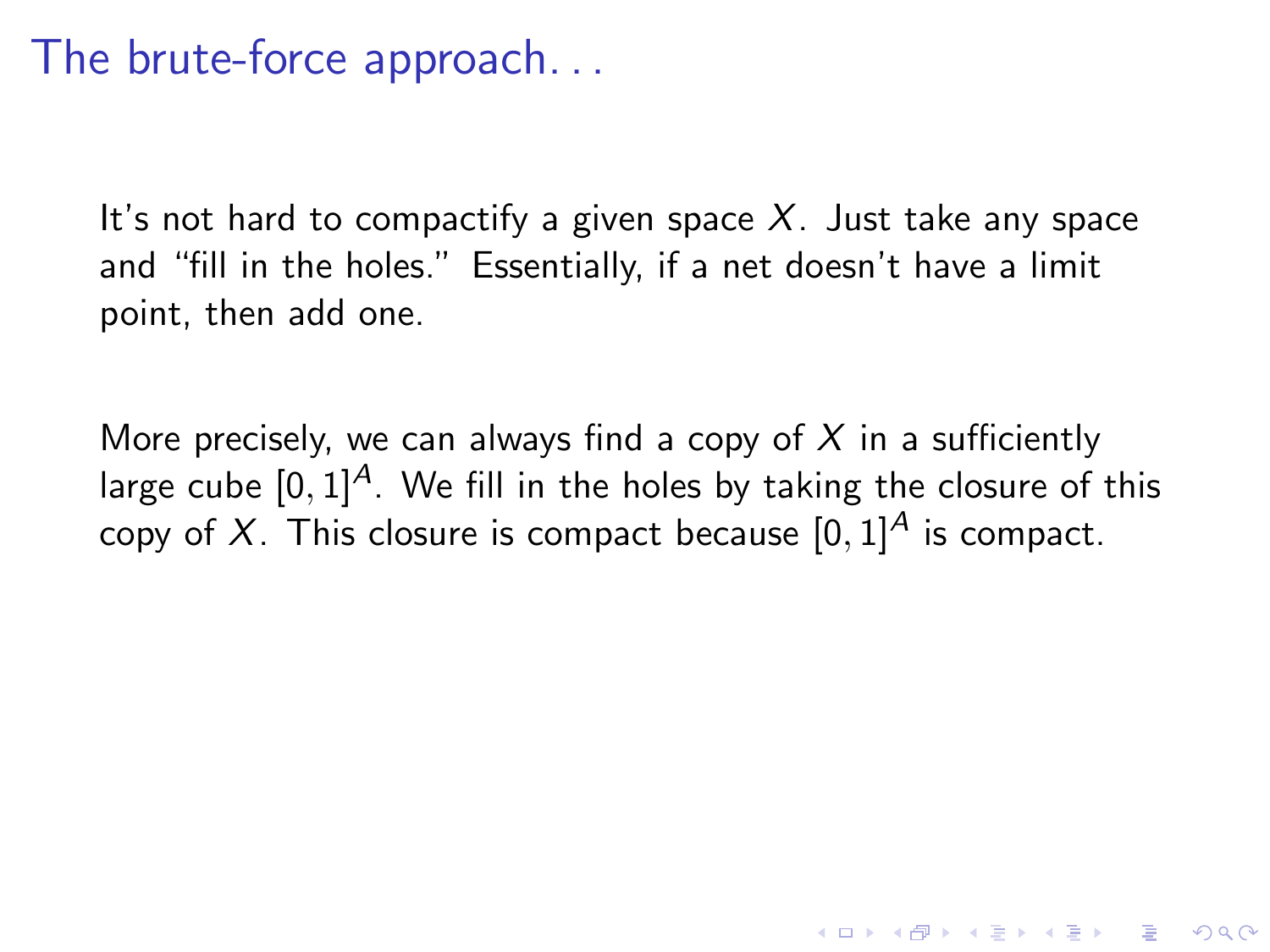### The brute-force approach. . .

It's not hard to compactify a given space  $X$ . Just take any space and "fill in the holes." Essentially, if a net doesn't have a limit point, then add one.

More precisely, we can always find a copy of X in a sufficiently large cube  $[0, 1]^A$ . We fill in the holes by taking the closure of this copy of X. This closure is compact because  $[0, 1]^A$  is compact.

It's even easier to "homogenize" a space. Given an infinite space X, use the following subspace of  $X^X$ .

$$
\left\{f\in X^X:\forall q\in X\ \left|\{p\in X:f(p)=q\}\right| = |X|\right\}
$$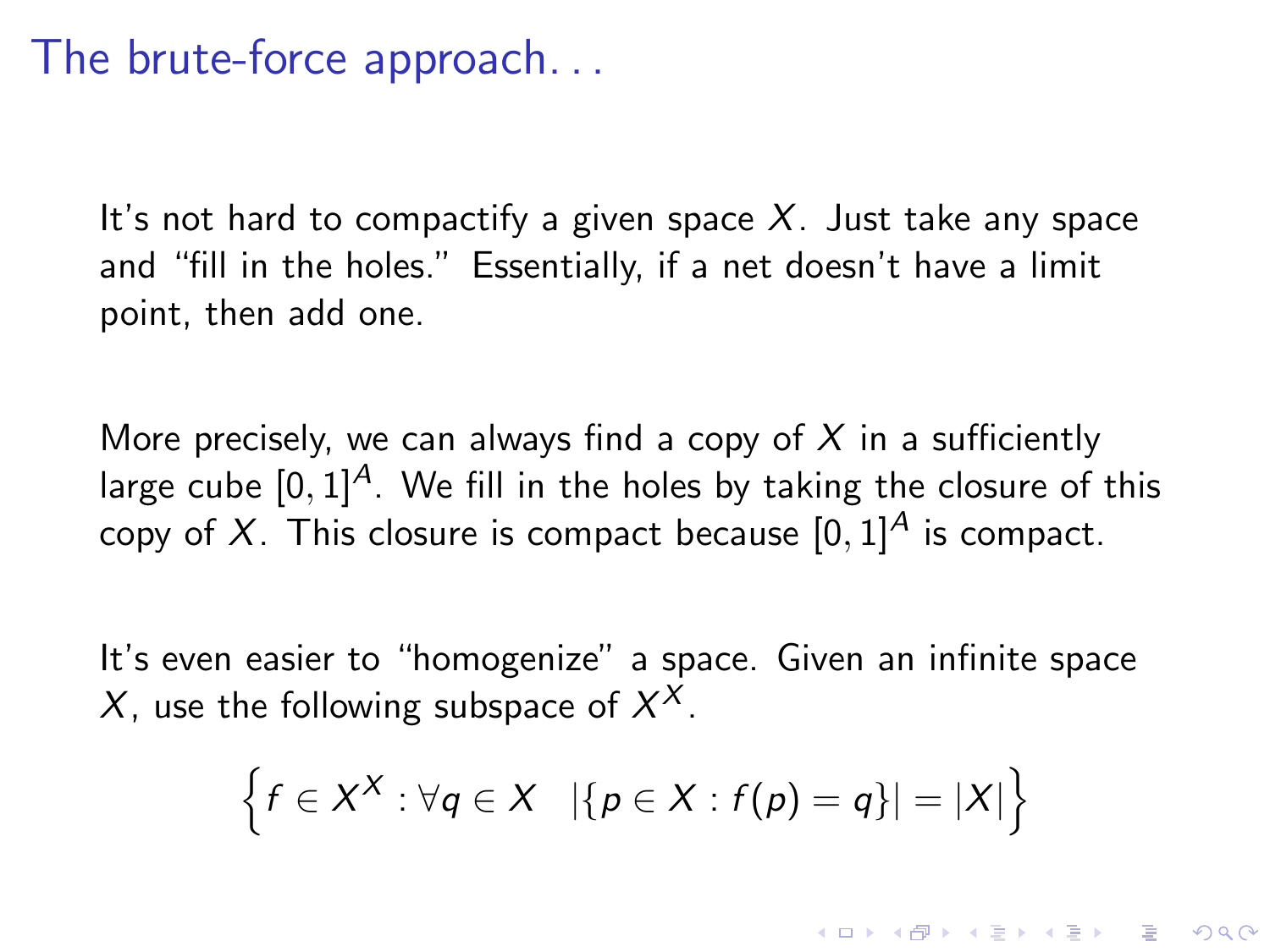The above methods of compactifying and homogenizing never decrease cellularity.

Therefore, if we take a big discrete space like  $D$  satisfying  $c(D) = |2^{\mathbb{R}}| > |\mathbb{R}|$ , then we can get compact space C and a homogeneous space H such that  $c(C) > |\mathbb{R}|$  and  $c(H) > |\mathbb{R}|$ .

4 D > 4 P + 4 B + 4 B + B + 9 Q O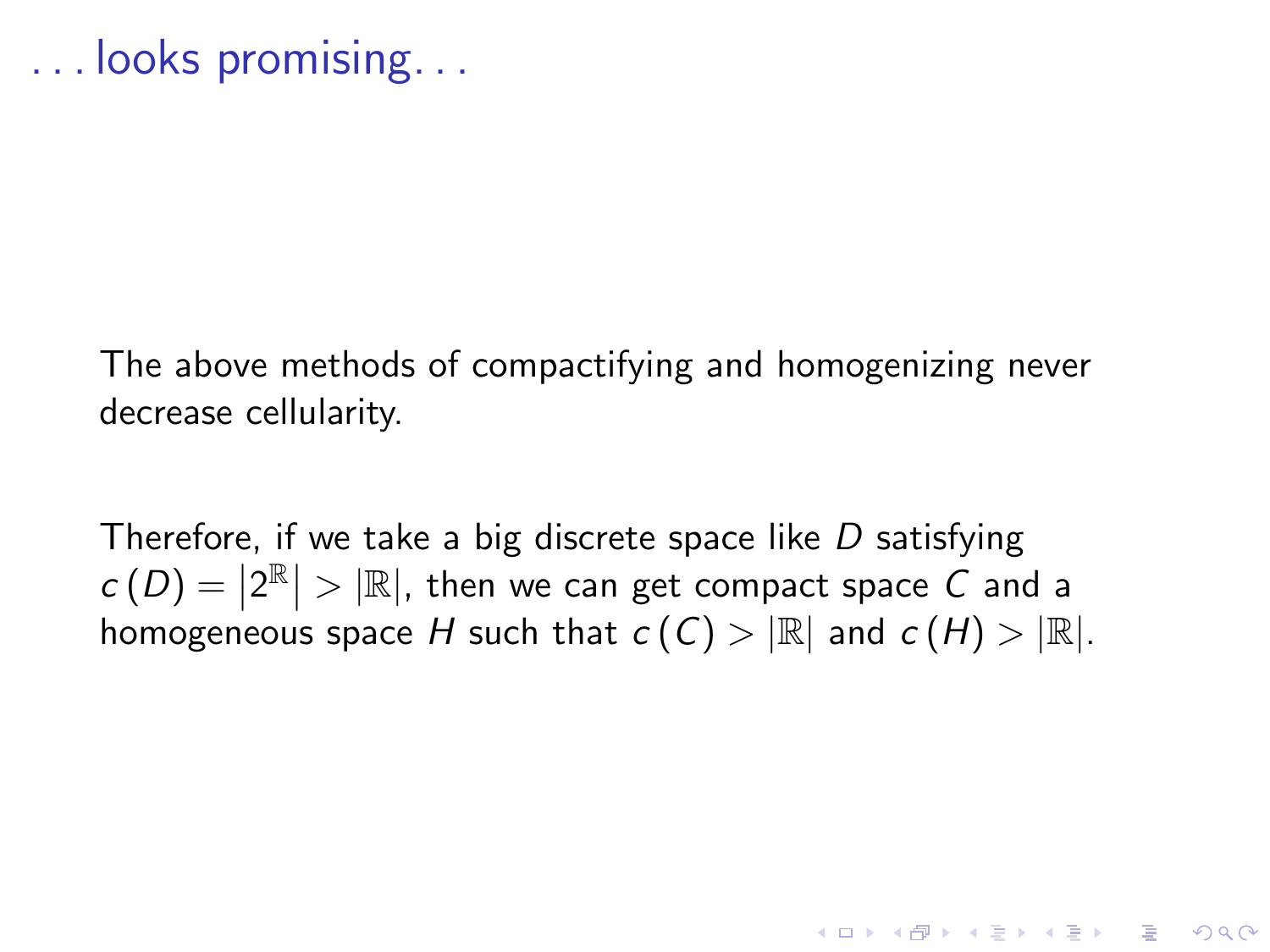Unfortunately, compactifying by the above method generally breaks homogeneity and homogenizing by the above method always breaks compactness.

This is just the tip of the iceberg of why Van Douwen's Problem is hard.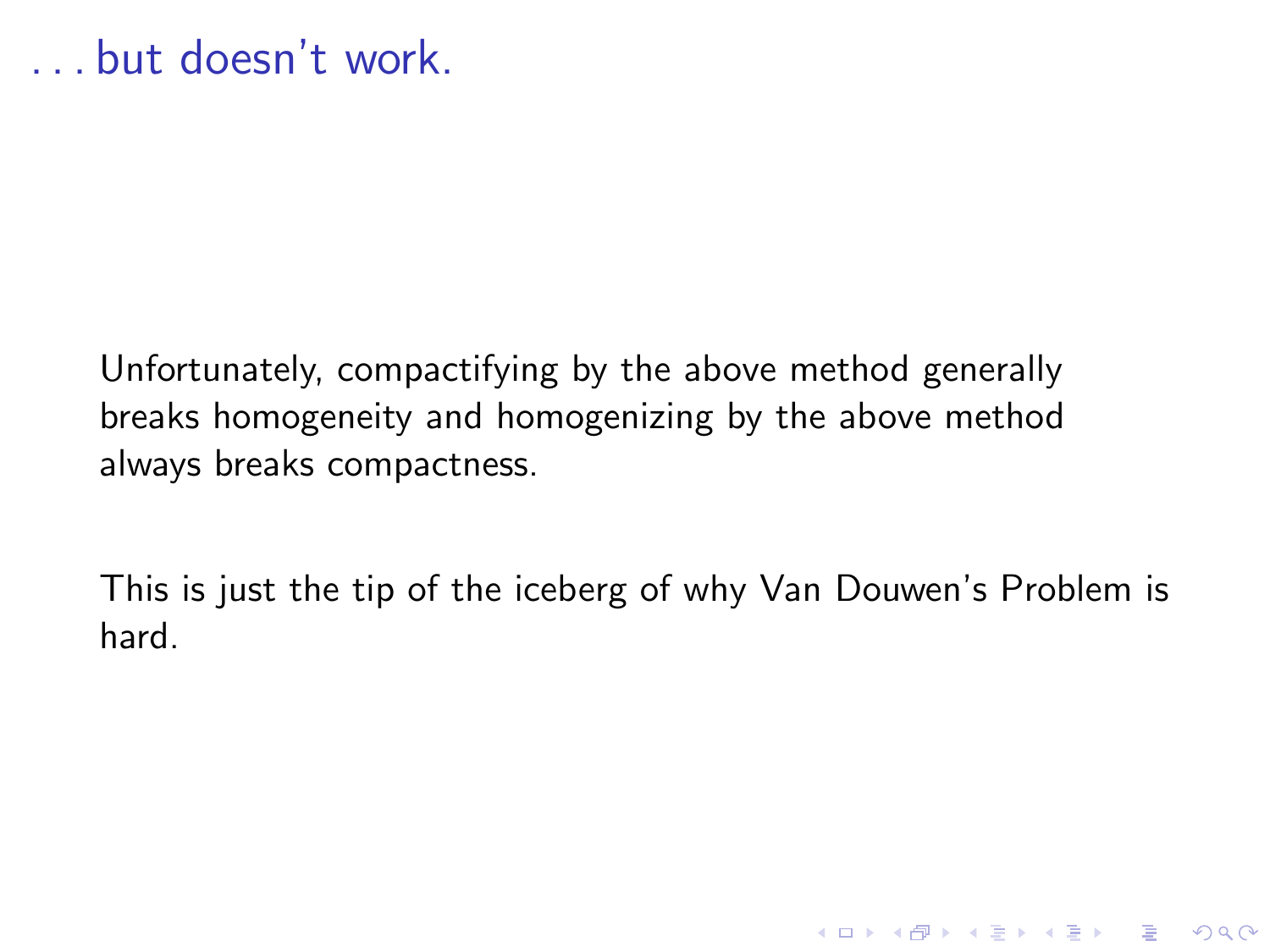### Construction equipment

Given an arbitrary infinite list  $(X_a)_{a \in A}$  of compact homogeneous spaces, how can we combine them to produce a single compact homogeneous space? We know only one way: taking products. (Actually, I found a second way; we'll come back to that.)

Unfortunately, given any product  $\prod_{a \in A} X_a$  of compact spaces, we have  $c\left(\prod_{a\in A}X_{a}\right)>\left|\mathbb{R}\right|$  iff  $c\left(\prod_{a\in F}\widetilde{X}_{a}\right)>\left|\mathbb{R}\right|$  for some finite  $F \subseteq A$ . (Why? It involves a technical lemma about uncountable families of finite sets. . . )

Thus, infinite products get us no further than finite products. Moreover, all finite products  $P$  of known examples of homogeneous compact spaces satisfy  $c(P) \leq |\mathbb{R}|$ .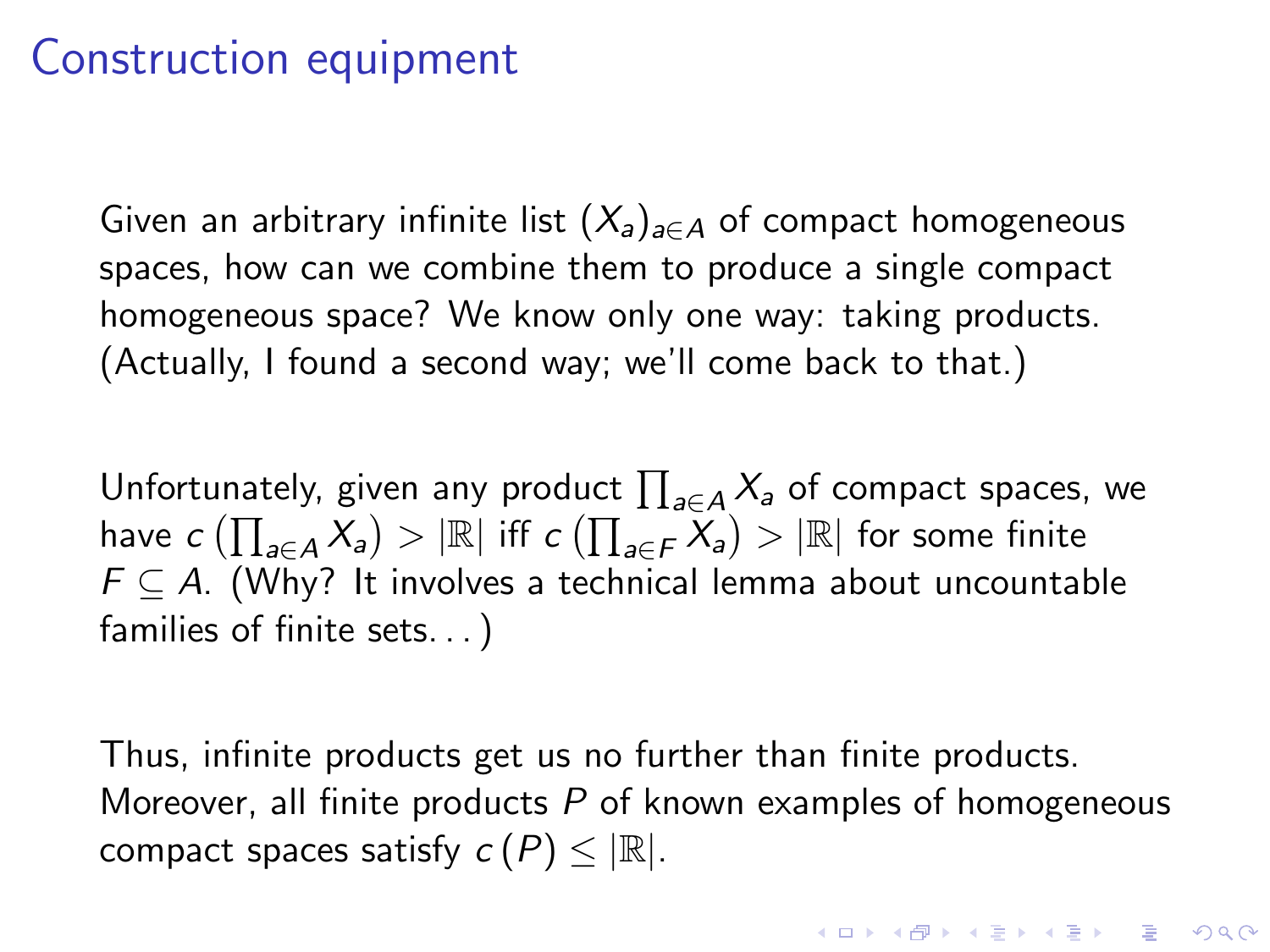A space  $Q$  is a quotient of a space X if there is a continuous onto map  $f: X \to Q$  such that non-open subsets of Q have non-open preimages.

K ロ ▶ K @ ▶ K 할 > K 할 > 1 할 > 1 이익어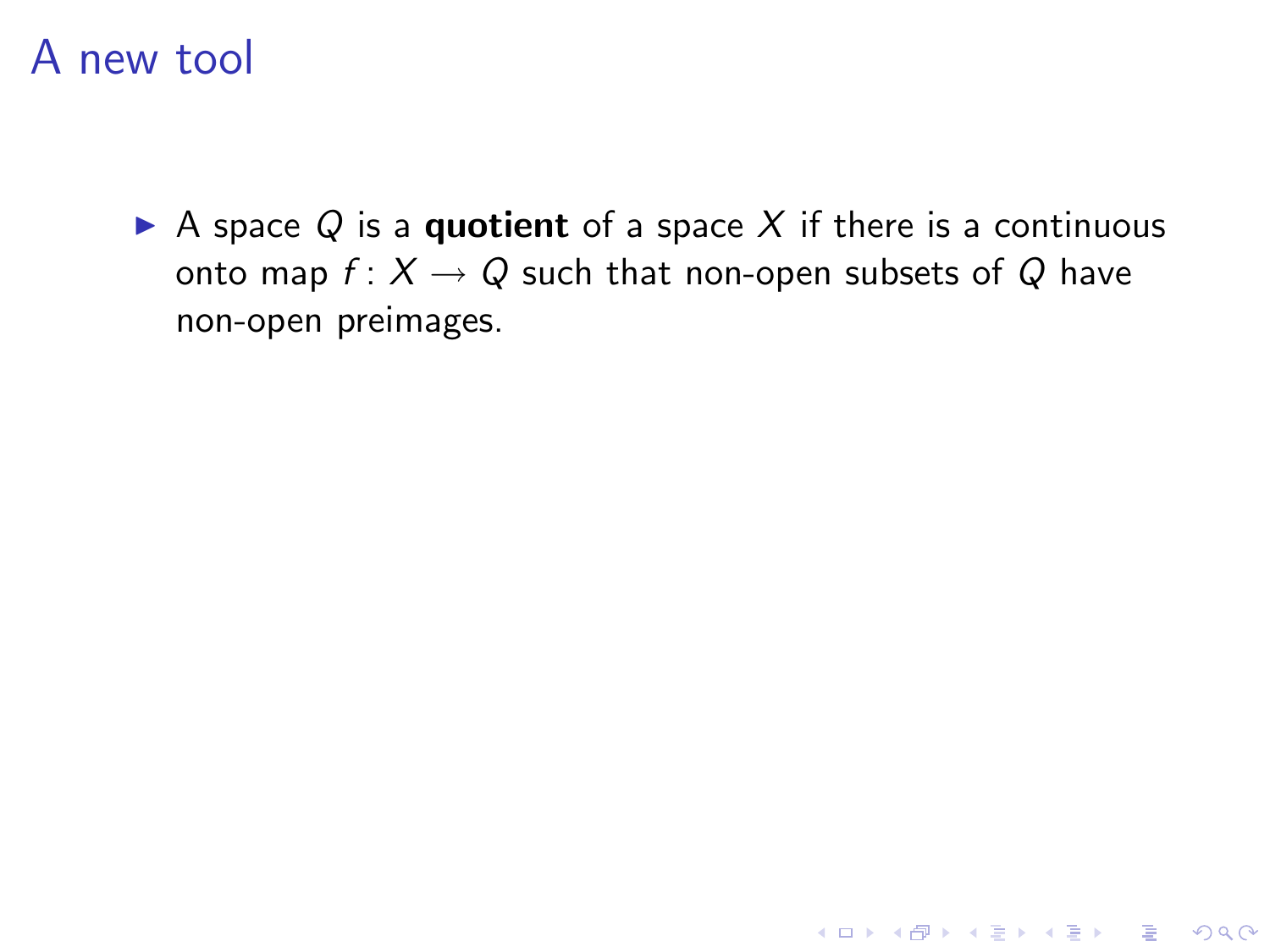- A space Q is a quotient of a space X if there is a continuous onto map  $f: X \to Q$  such that non-open subsets of Q have non-open preimages.
- A space X is **path connected** if for every  $p, q \in X$  there is a continuous map  $f : [0,1] \to X$  such that  $f(0) = p$  and  $f(1) = q$ .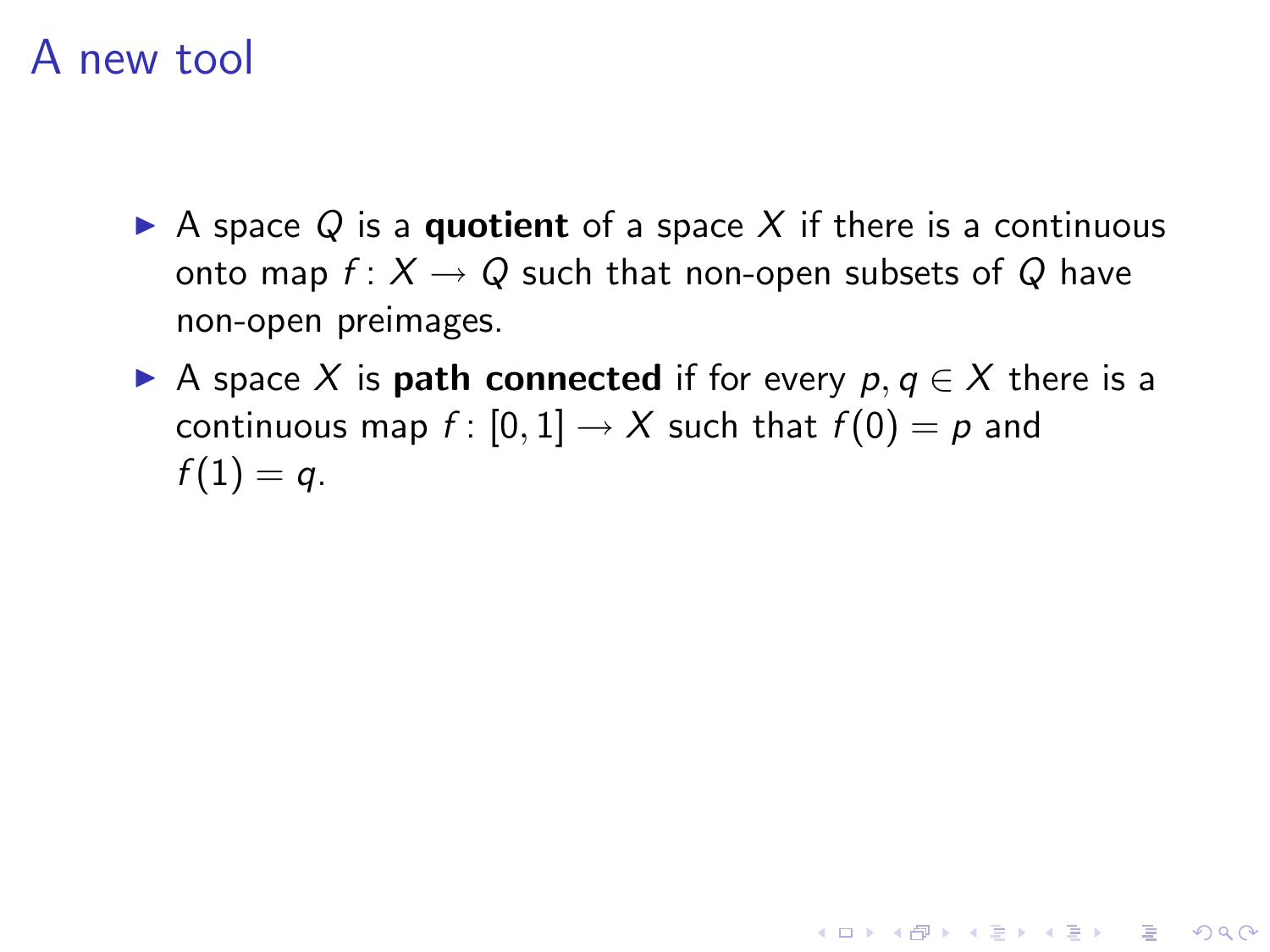- A space Q is a quotient of a space X if there is a continuous onto map  $f: X \to Q$  such that non-open subsets of Q have non-open preimages.
- A space X is **path connected** if for every  $p, q \in X$  there is a continuous map  $f : [0,1] \to X$  such that  $f(0) = p$  and  $f(1) = q$ .

**KORK ERKER ADE YOUR** 

 $\blacktriangleright$  T denotes the unit circle.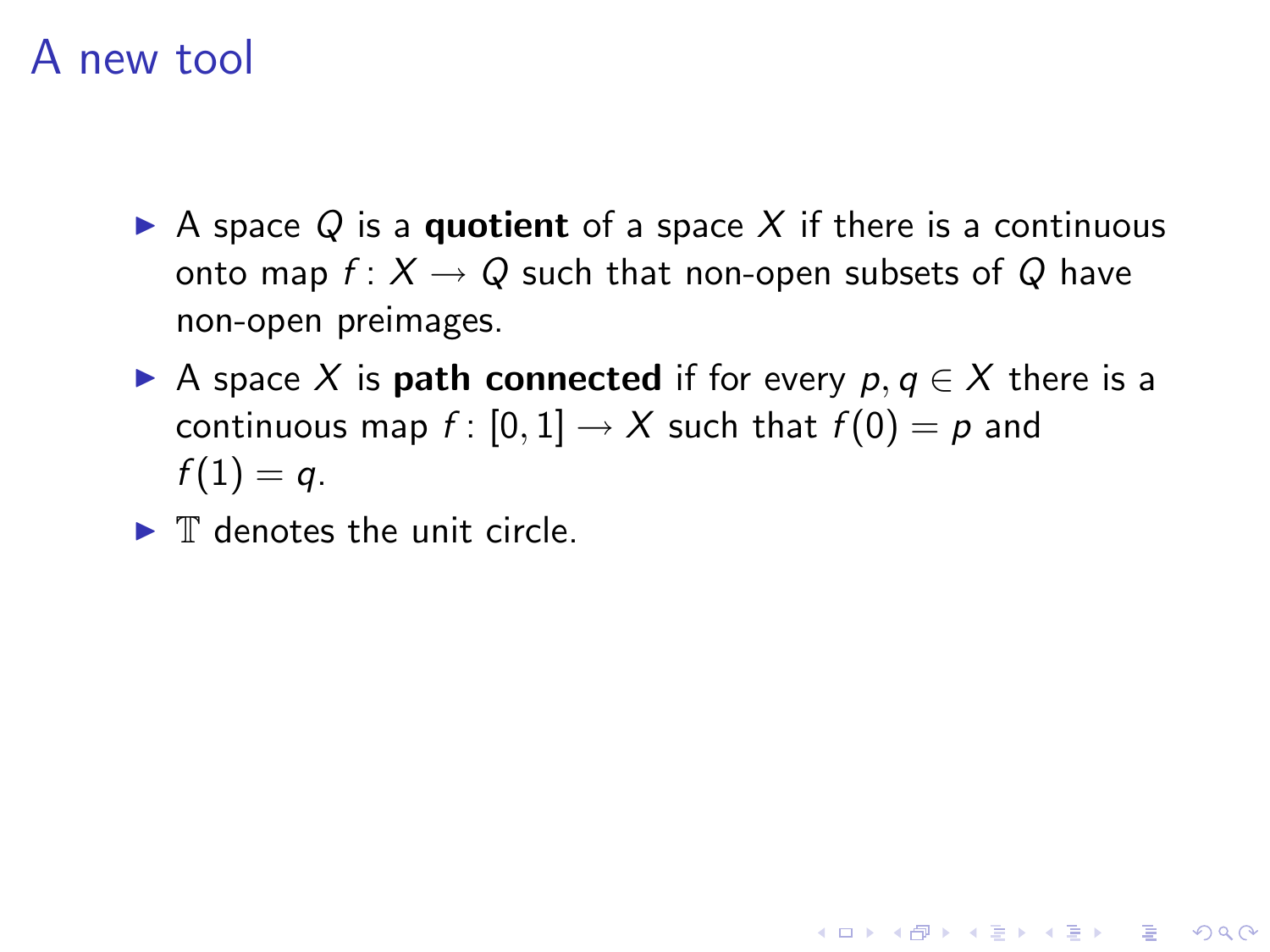- A space Q is a quotient of a space X if there is a continuous onto map  $f: X \to Q$  such that non-open subsets of Q have non-open preimages.
- A space X is **path connected** if for every  $p, q \in X$  there is a continuous map  $f : [0,1] \to X$  such that  $f(0) = p$  and  $f(1) = q$ .
- $\blacktriangleright$  T denotes the unit circle.

#### Theorem (M.)

Given any compact homogeneous space  $X$ , there is quotient  $Q$  of  $\mathbb{T} \times X^{\mathbb{T}}$  such that Q is compact, homogeneous, and path connected and  $c(Q) > c(X)$ .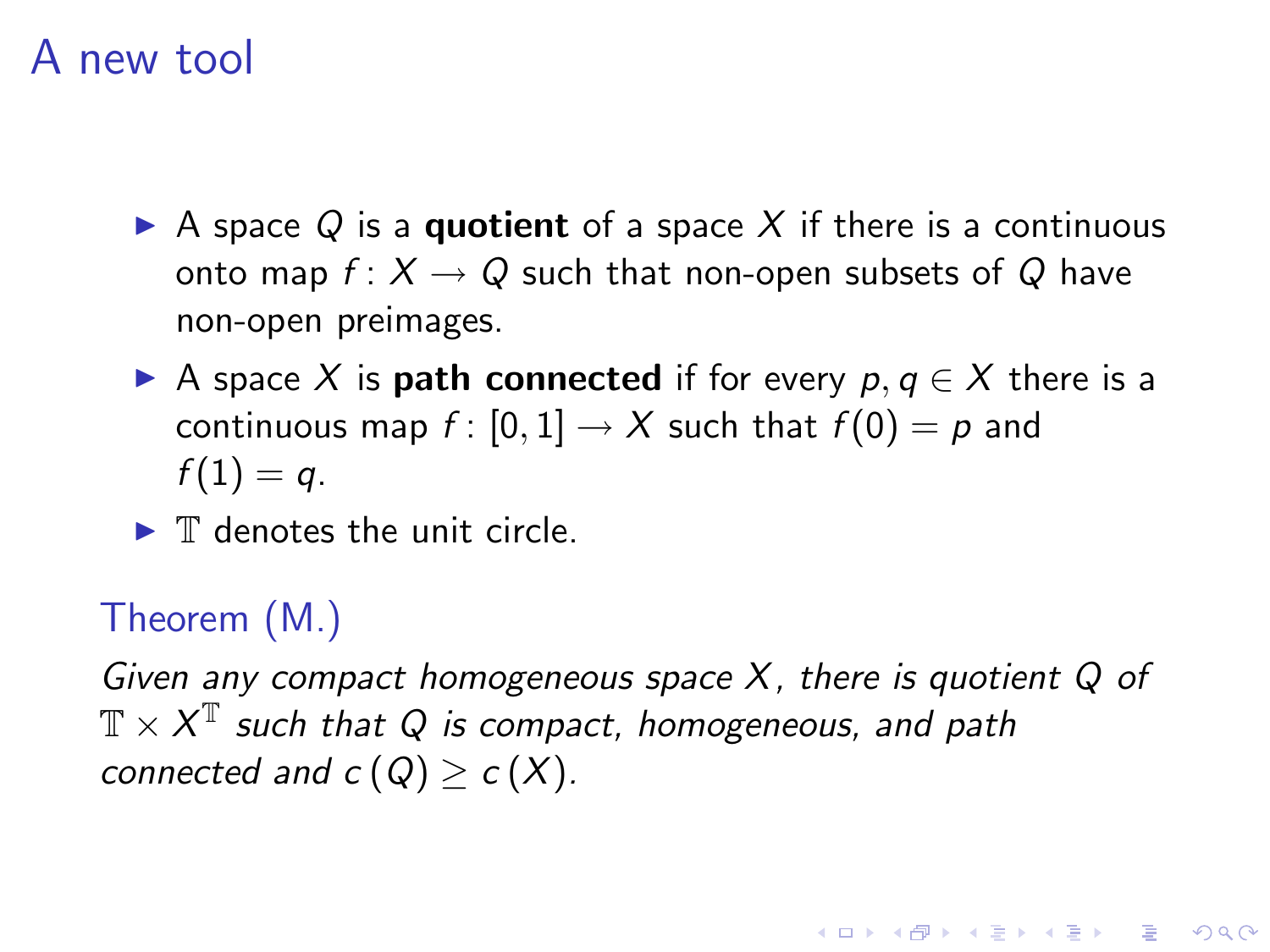#### Want the details?

- ► For each  $p \in \mathbb{T}$ , let  $S_p$  be the open semicircle with midpoint p.
- ► Given  $(p, f), (q, g) \in \mathbb{T} \times X^{\mathbb{T}}$ , declare  $(p, f) \sim (q, g)$  if and only if  $p = q$  and  $f(r) = g(r)$  for all  $r \in S_p$ .
- ► Let Q be the set of  $\sim$ -equivalence classes of  $\mathbb{T} \times X^{\mathbb{T}}$ .
- ► Give Q the unique topology that makes  $(p, f) \mapsto (p, f) / \sim a$ quotient map.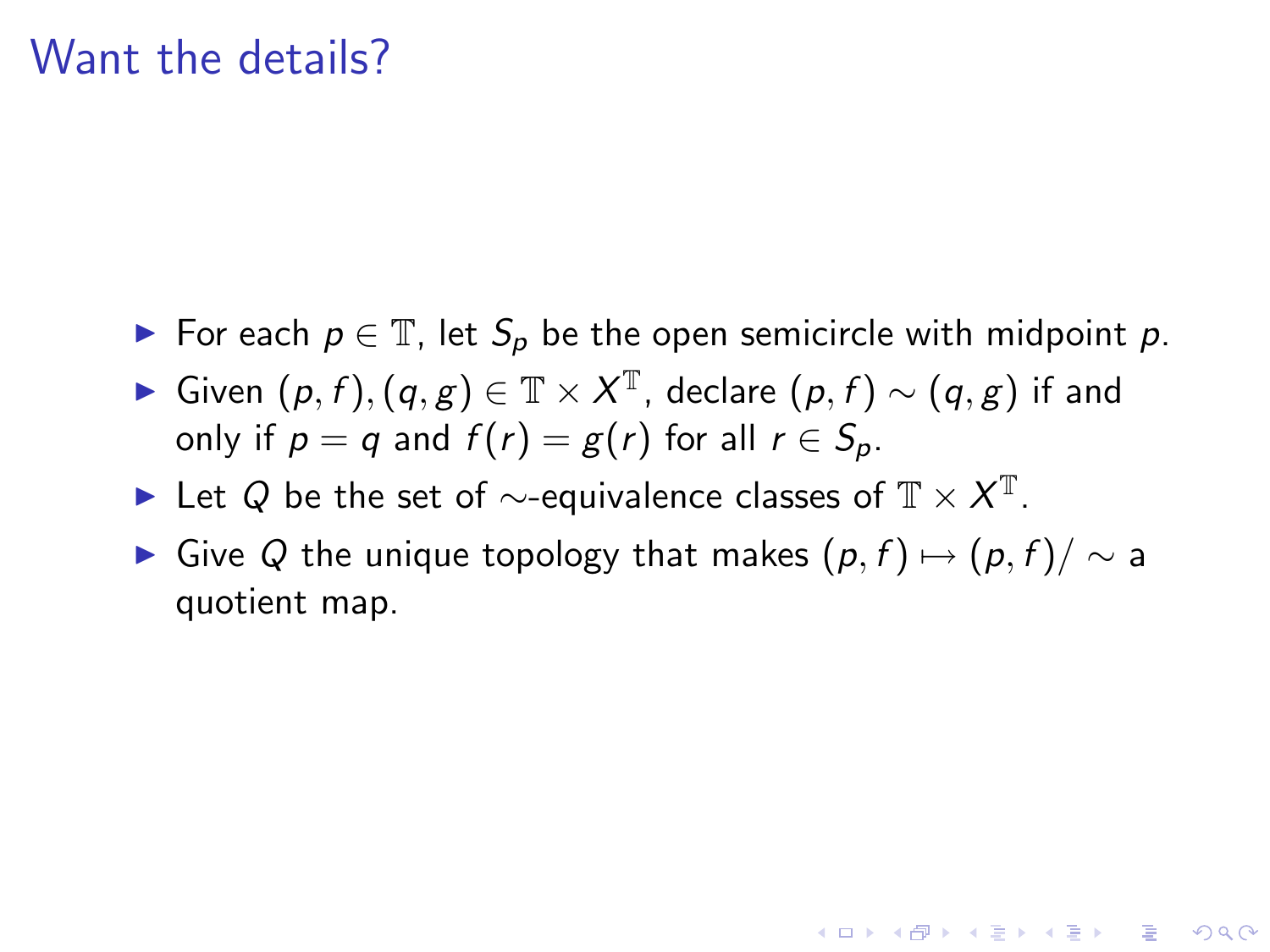### What's this good for?

If we could prove that there is no compact homogeneous path connected space X with  $c(X) > |\mathbb{R}|$ , then we could immediately conclude that Van Douwen's Problem has a negative solution.

For the right choice of  $X$  (specifically, any of Maurice's spaces), we can prove that  $Q$  is a new example of a compact homogeneous space, not constructable through any other known techniques.

Given an arbitrary list  $(X_a)_{a \in A}$  of compact homogeneous spaces, the above technique also yields compact homogeneous path connected quotient spaces of  $\mathbb{T} \times (\prod_{a \in A} X_A)^{\mathbb{T}}$  and similar spaces.

Quotients don't increase cellularity, so the above technique won't produce a positive solution to van Douwen's Problem.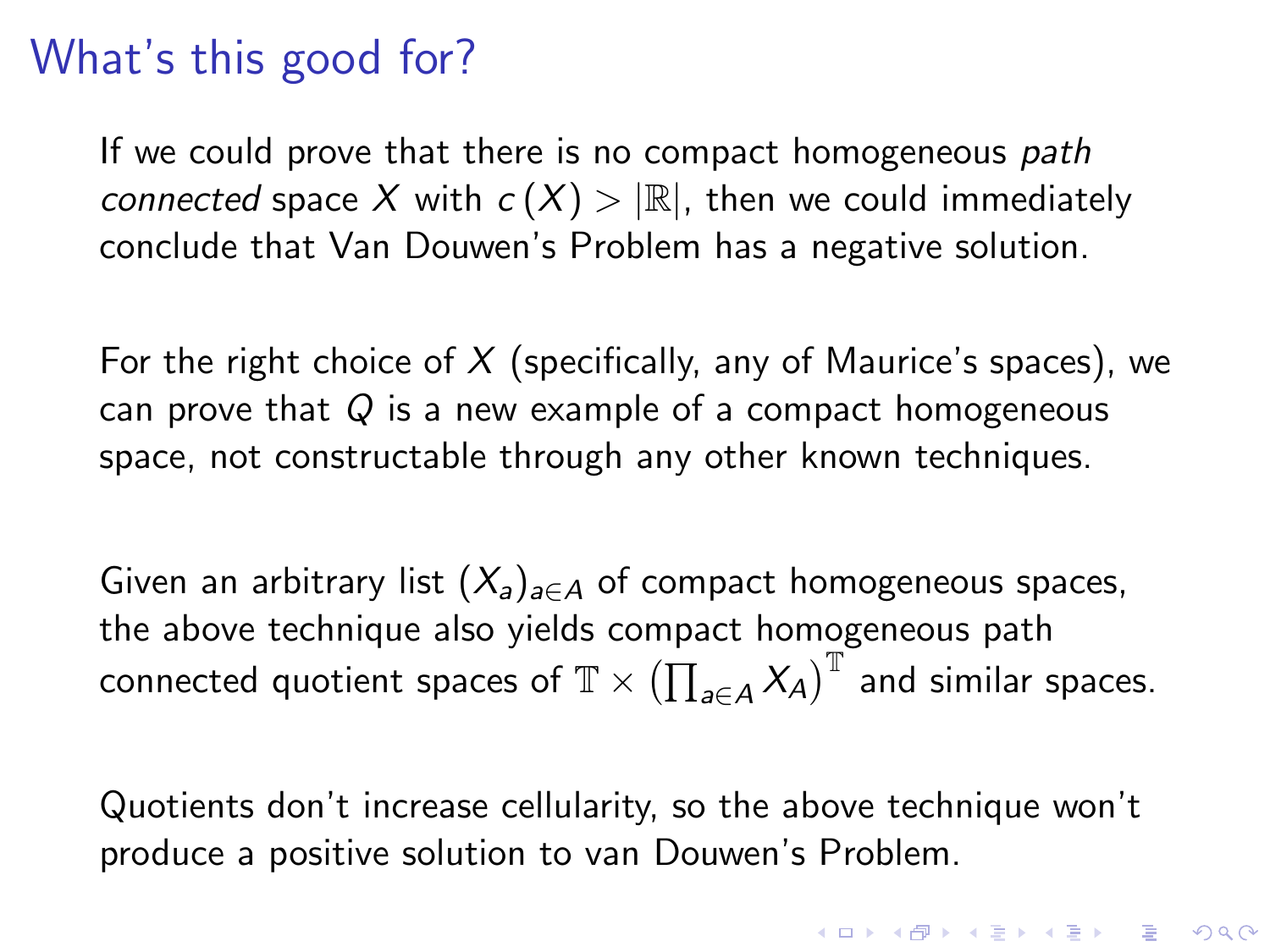### Basic definitions

A local base at a point p in space X is a set B of open subsets of X such that  $p \in B$  for all  $B \in B$ , and for every open subset U of X, if  $p \in U$ , then there exists  $B \in \mathcal{B}$  such that  $B \subset U$ .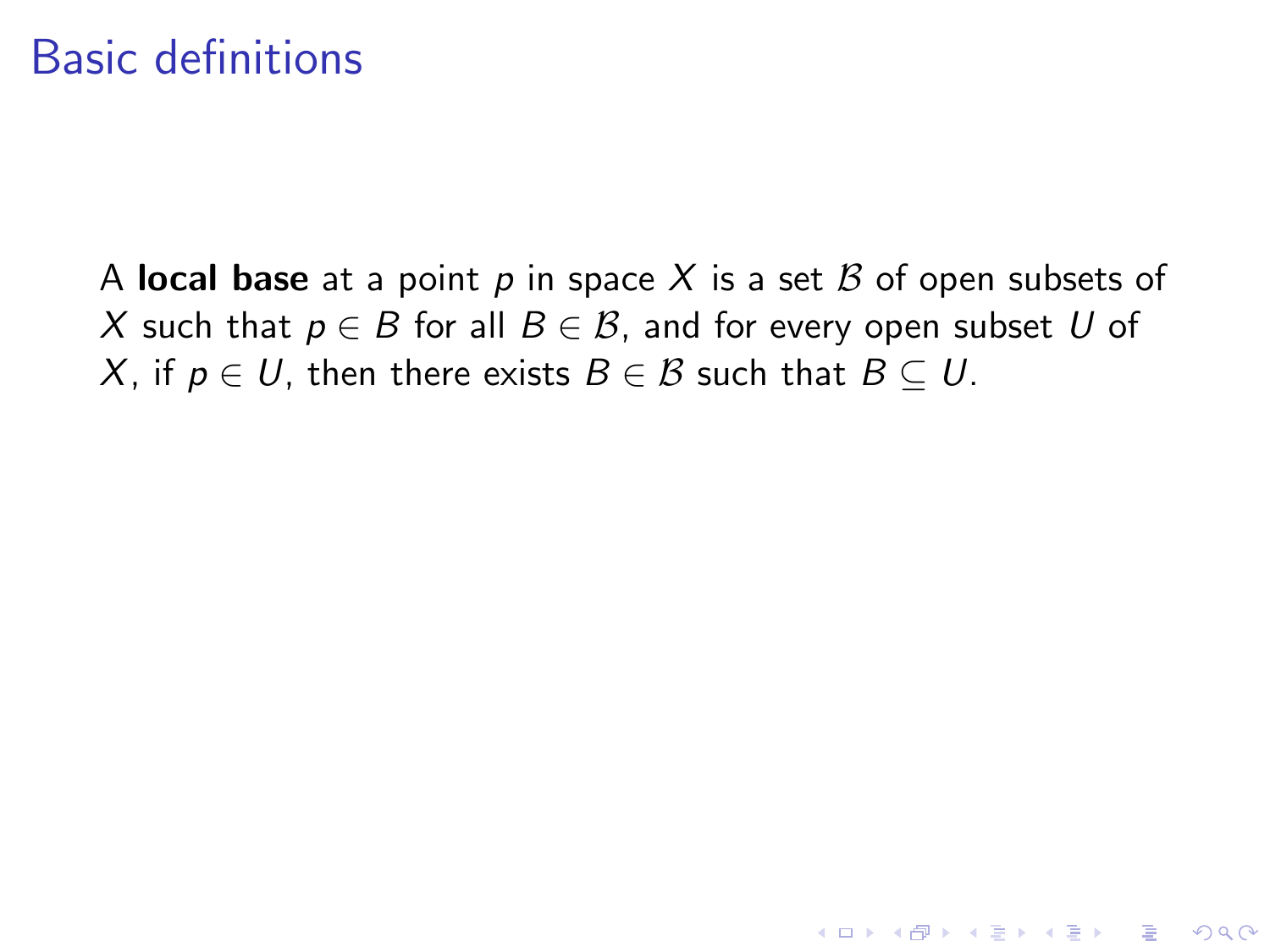### Basic definitions

A local base at a point p in space X is a set B of open subsets of X such that  $p \in B$  for all  $B \in \mathcal{B}$ , and for every open subset U of X, if  $p \in U$ , then there exists  $B \in \mathcal{B}$  such that  $B \subseteq U$ .

A base of a space X is a set B of open subsets of X that includes a local base at p for every  $p \in X$ .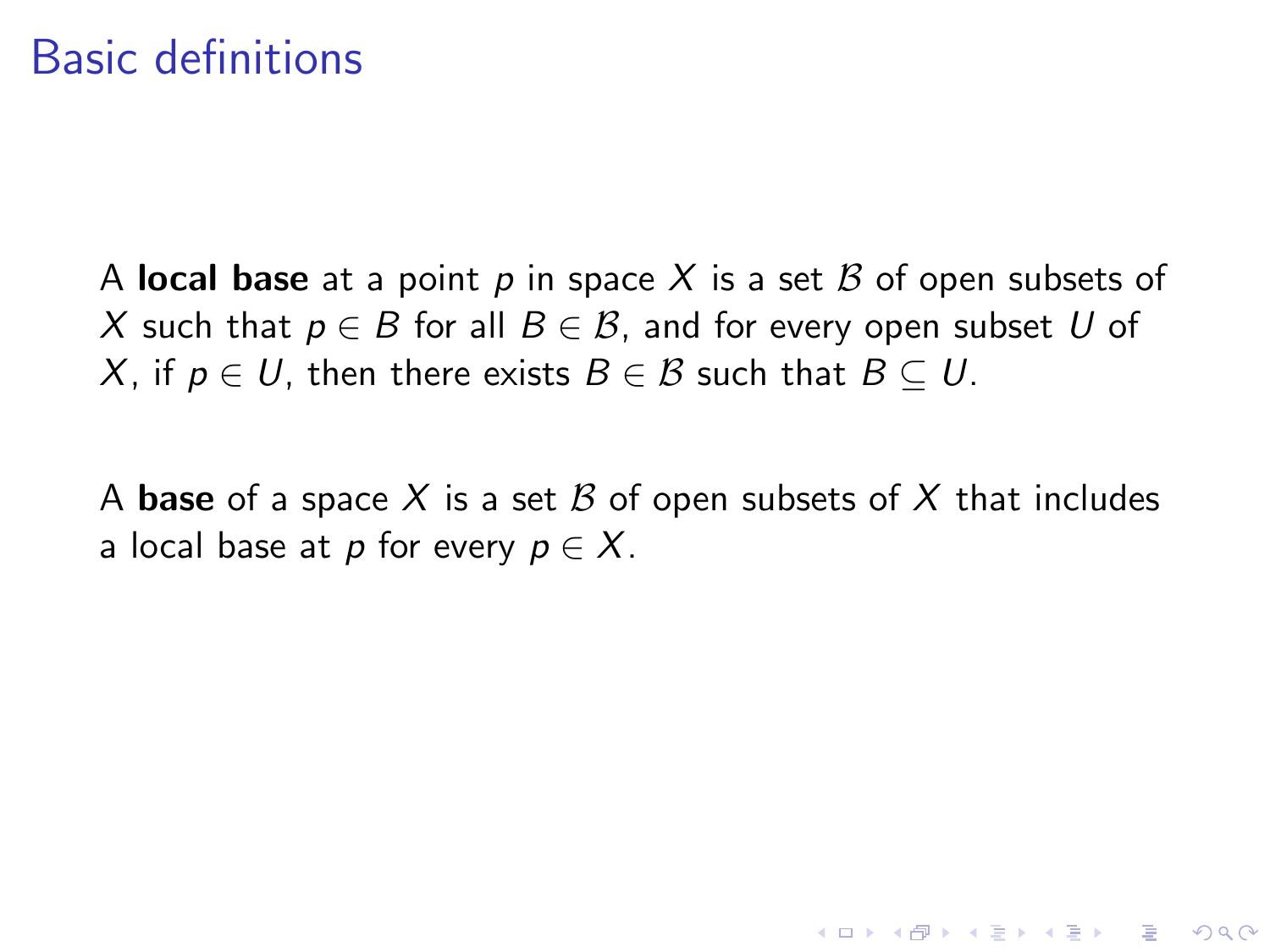A local base at a point p in space X is a set B of open subsets of X such that  $p \in B$  for all  $B \in \mathcal{B}$ , and for every open subset U of X, if  $p \in U$ , then there exists  $B \in \mathcal{B}$  such that  $B \subseteq U$ .

A base of a space X is a set B of open subsets of X that includes a local base at p for every  $p \in X$ .

A  $\pi$ -base of a space X is a set B of nonempty open subsets of X such that for every nonempty open subset U of X, there exists  $B \in \mathcal{B}$  such that  $B \subset U$ .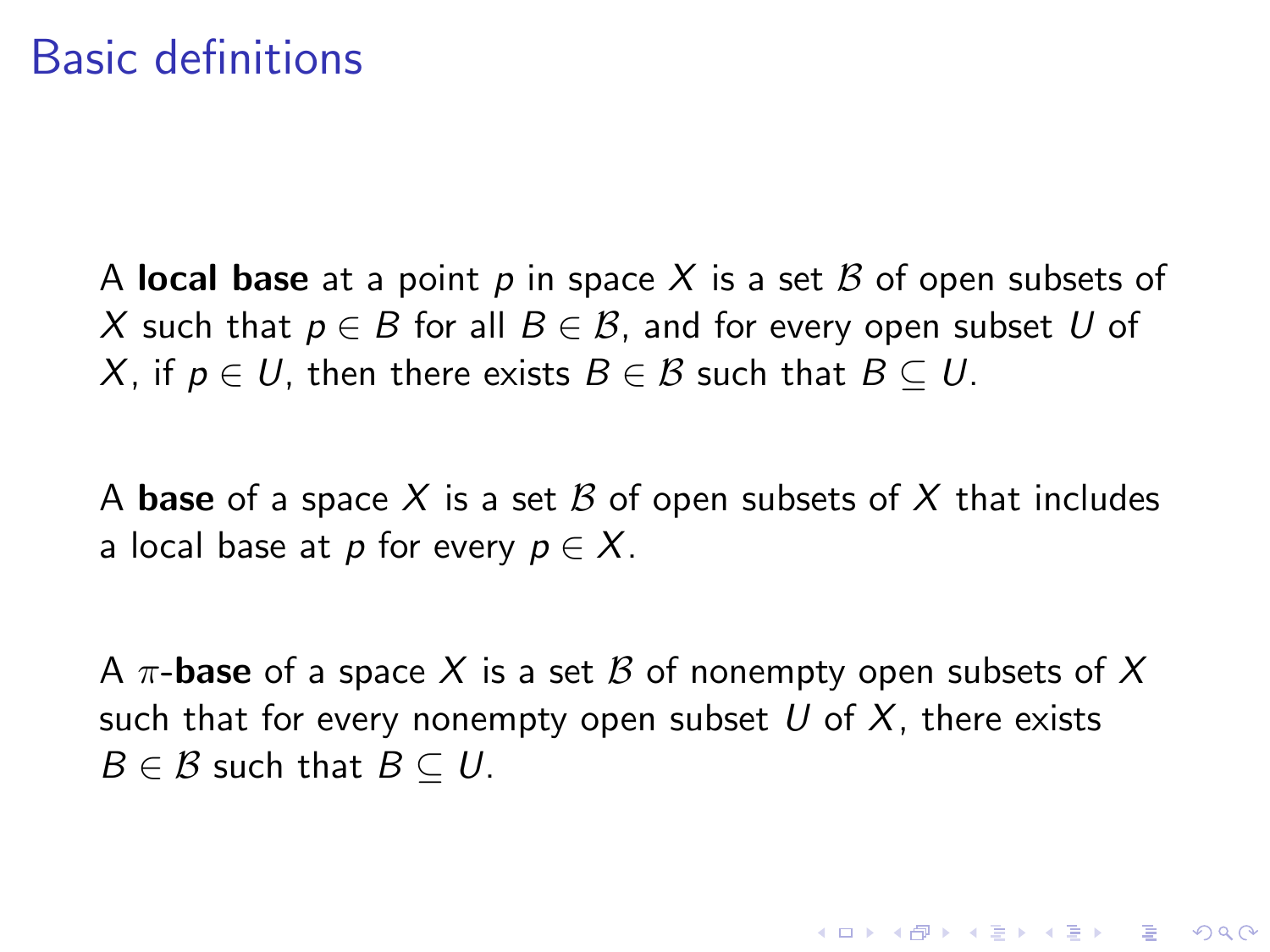How many bosses do you have?

#### Definition (Peregudov)

Suppose  $A$  is a set of sets. Define the **Noetherian type** of  $A$  to be the least cardinal  $\kappa$  such that for all  $U \in \mathcal{A}$ , we have  $|\{V \in \mathcal{A} : U \subseteq V\}| < \kappa$ .

For example, given a descending sequence of sets  $(U_n)_{n\in\mathbb{N}}$ , the set  $\{U_n : n \in \mathbb{N}\}\)$  has Noetherian type  $|\mathbb{N}|$ .

Given an ascending sequence of sets  $(U_n)_{n\in\mathbb{N}}$ , the set  $\{U_n : n \in \mathbb{N}\}\$ has Noetherian type  $|\mathbb{N}|^+$ , the least cardinal greater than  $|\mathbb{N}|$ .

**AD A 4 4 4 5 A 5 A 5 A 4 D A 4 D A 4 PM**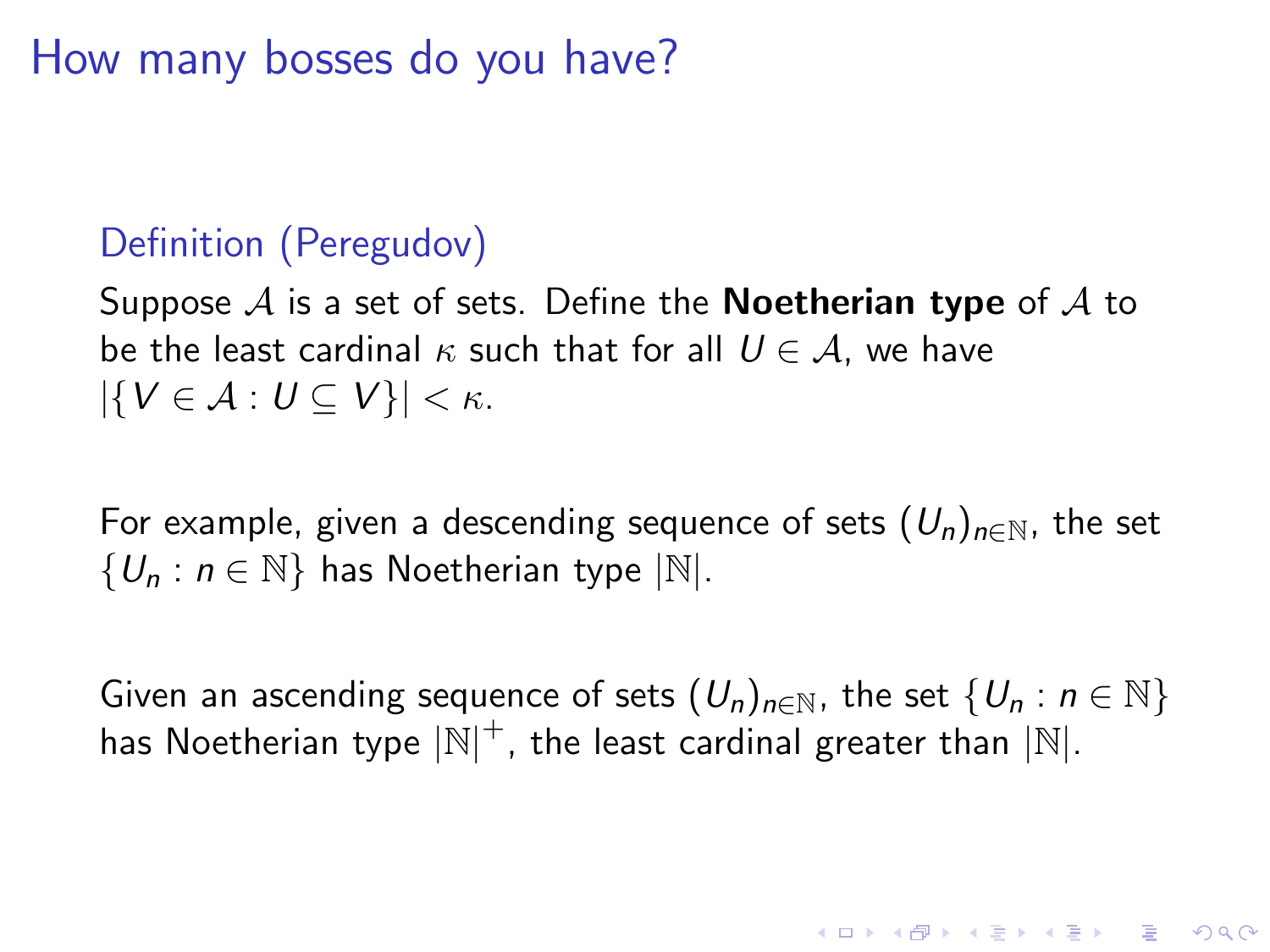Let the **Noetherian type**  $Nt(X)$  denote the least of the Noetherian types of the bases of  $X$ .

Let **Noetherian**  $\pi$ -type  $\pi$ Nt  $(X)$  denote the least of the Noetherian types of the  $\pi$ -bases of X.

Let local Noetherian type  $\chi$ Nt $(p, X)$  denote the least of the Noetherian types of the local bases at  $p$  in  $X$ .

Let local Noetherian type  $\chi \text{Nt}(X)$  denote sup<sub>p∈X</sub>  $\chi \text{Nt}(p, X)$ .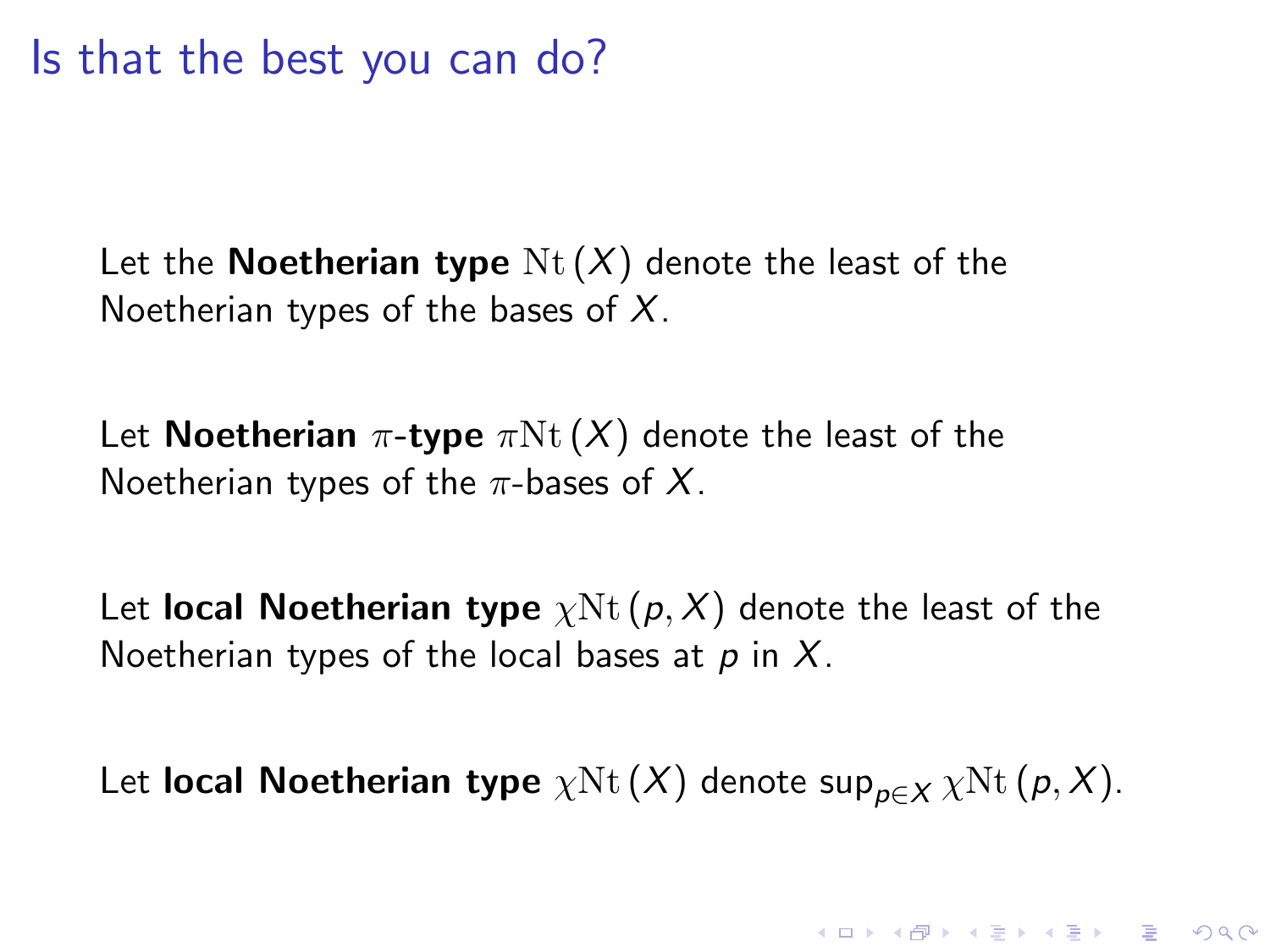# Correlation.

Every known homogeneous compact space X satisfies  $c(X) \leq |\mathbb{R}|$ .

#### Theorem (M.)

Every known compact homogeneous space X also satisfies  $\mathrm{Nt}\left( X \right)\le |\mathbb{R}|^+$  ,  $\pi\mathrm{Nt}\left( X \right)\le |\mathbb{N}|^+$  , and  $\chi\mathrm{Nt}\left( X \right)\le |\mathbb{N}|.$ 

Just as with cellularity, these upper bounds are broken if we allow  $X$  to be inhomogeneous or not compact.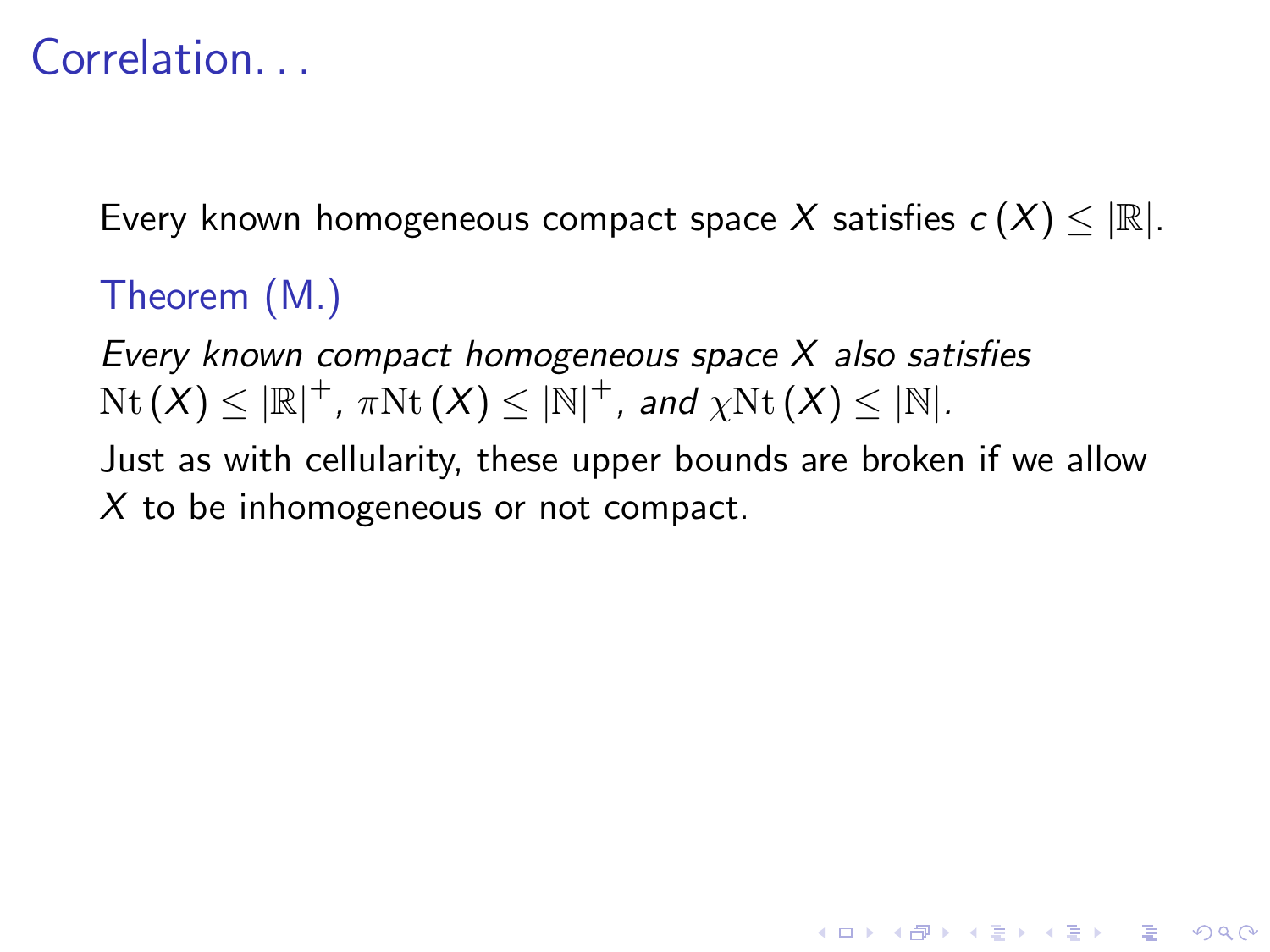# Correlation...

Every known homogeneous compact space X satisfies  $c(X) \leq |\mathbb{R}|$ .

#### Theorem (M.)

Every known compact homogeneous space X also satisfies  $\mathrm{Nt}\left( X \right)\le |\mathbb{R}|^+$  ,  $\pi\mathrm{Nt}\left( X \right)\le |\mathbb{N}|^+$  , and  $\chi\mathrm{Nt}\left( X \right)\le |\mathbb{N}|.$ 

Just as with cellularity, these upper bounds are broken if we allow  $X$  to be inhomogeneous or not compact.

If  $X$  is a compact group or compact metric space, then  $c(X) \leq |\mathbb{N}|.$ 

#### Theorem (M.)

If X is a compact group or compact metric space, then  $N_{t}(X)$ ,  $\pi$ Nt (X), and  $\chi$ Nt (X) are all at most  $|\mathbb{N}|$ .

4 D > 4 P + 4 B + 4 B + B + 9 Q O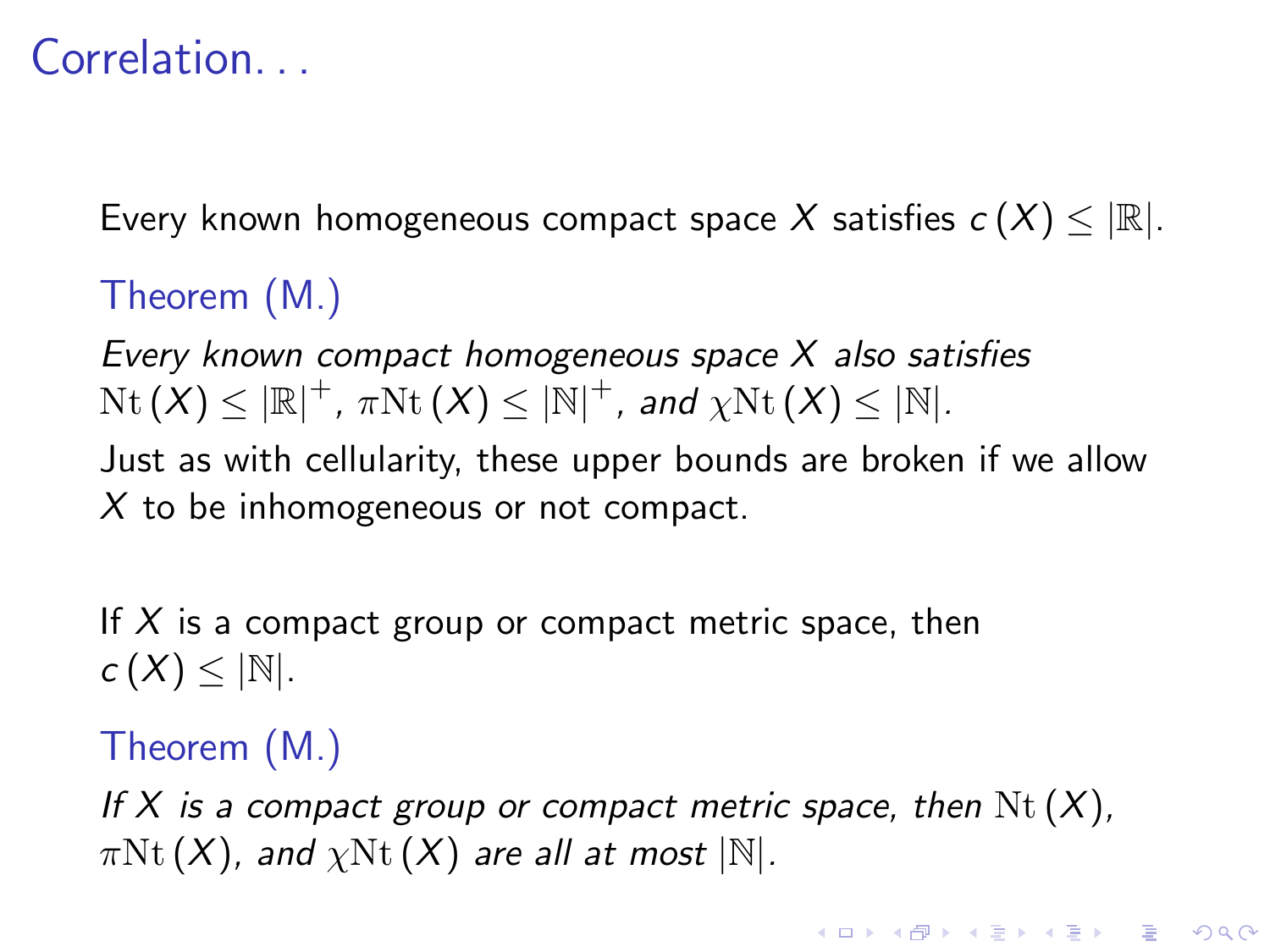#### . . . and causation

The Generalized Continuum Hypothesis (GCH) says that  $|2^A| = |A|^+$  for all infinite A. Gödel and Cohen proved that if the commonly accepted axioms of mathematics, ZFC, are consistent, then both  $ZFC + GCH$  and  $ZFC + \neg GCH$  are consistent.

It is not known whether a postive solution to Van Douwen's Problem, a negative solution, or both are consistent with ZFC.

4 D > 4 P + 4 B + 4 B + B + 9 Q O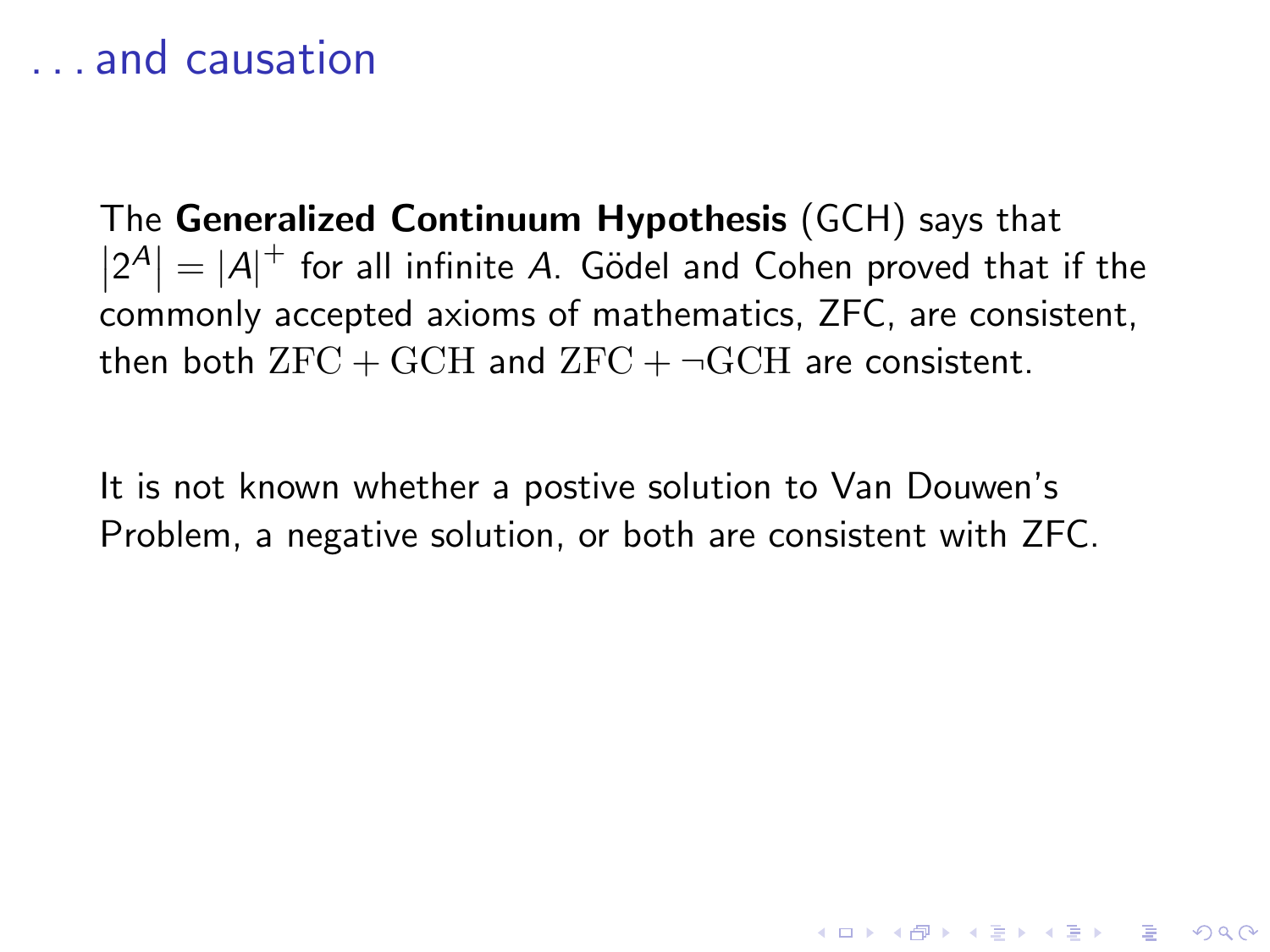### . . . and causation

The Generalized Continuum Hypothesis (GCH) says that  $|2^A| = |A|^+$  for all infinite A. Gödel and Cohen proved that if the commonly accepted axioms of mathematics, ZFC, are consistent, then both  $ZFC + GCH$  and  $ZFC + \neg GCH$  are consistent.

It is not known whether a postive solution to Van Douwen's Problem, a negative solution, or both are consistent with ZFC.

#### Theorem (M.)

Assuming GCH, every compact homogeneous space X satisfies  $\chi$ Nt (p, X)  $\leq c(X)$  for all  $p \in X$ .

Thus, assuming GCH, finding a compact homogeneous space  $X$ satisfying  $\chi \text{Nt}(p, X) > |\mathbb{R}|$  would positively solve Van Douwen's Problem.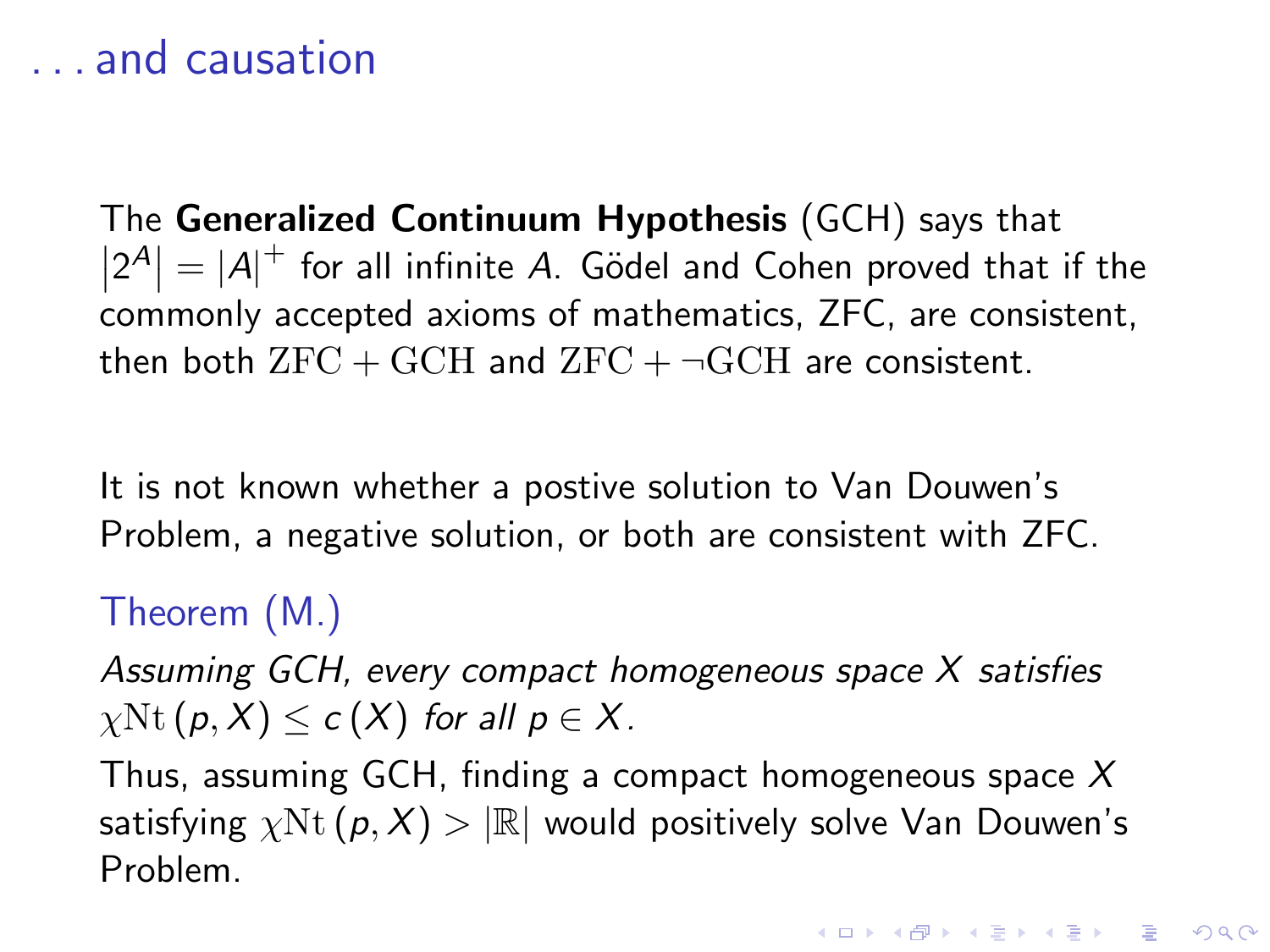### Other directions

My published research also investigates:

- $\blacktriangleright$  connectifying spaces,
- $\triangleright$  Nt  $(X)$  for various classes of (generally inhomogeneous) compacta,
- $\triangleright$  a more finely grained order-theoretic topological invariant, the Tukey class of a local base,

- $\triangleright$  Nt ( $\beta$ N \ N),  $\pi$ Nt ( $\beta$ N \ N),  $\chi$ Nt ( $\beta$ N \ N), and
- $\triangleright$  Tukey classes of local bases in  $\beta\mathbb{N} \setminus \mathbb{N}$ .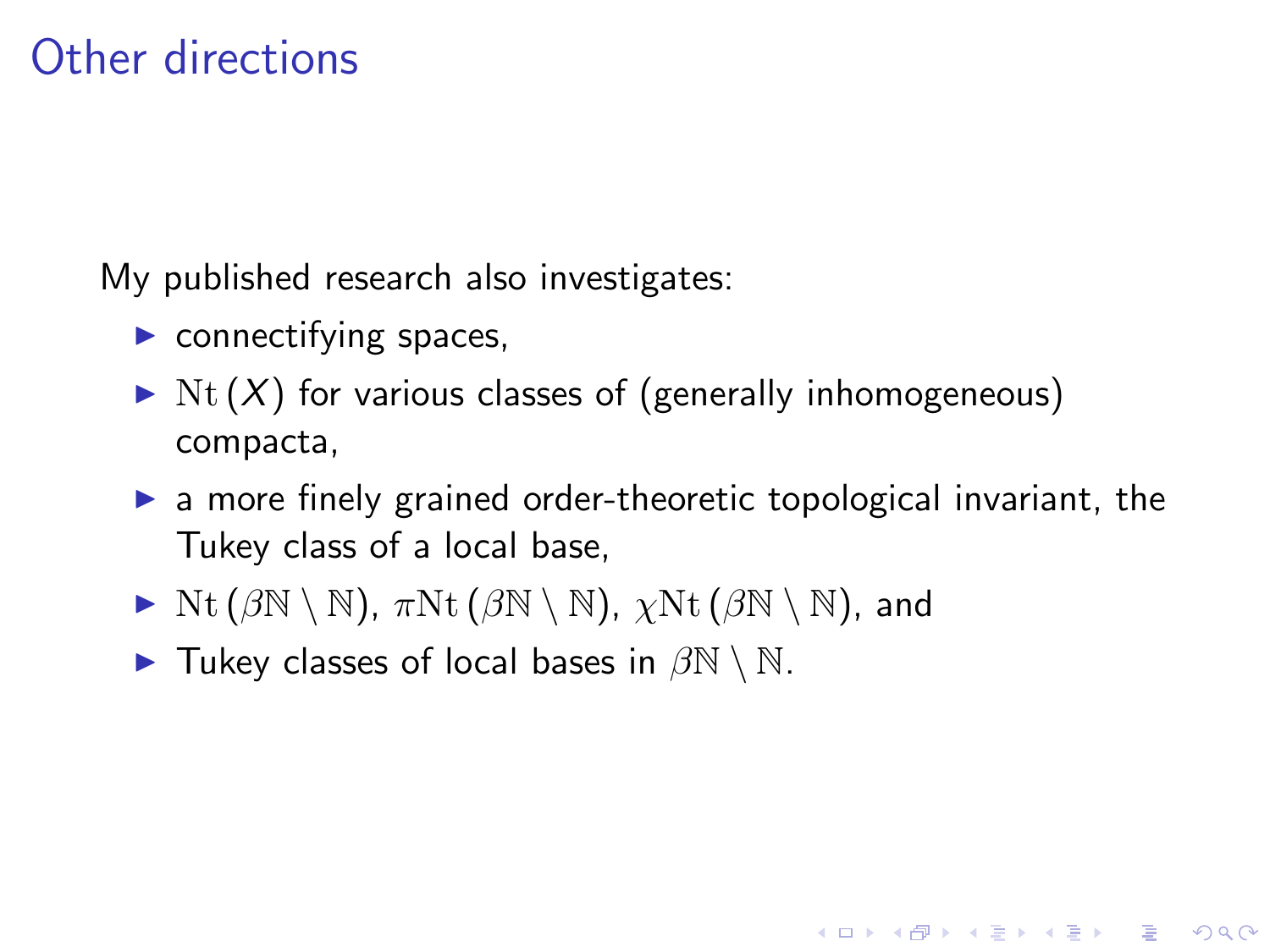### The deciders

#### Definition

A set U of subsets of N is a nonprincipal **ultrafilter** on N if:

K ロ ▶ K @ ▶ K 할 > K 할 > 1 할 > 1 이익어

- Every  $A \in \mathcal{U}$  is infinite.
- For all  $A, B \in \mathcal{U}$ , we have  $A \cap B \in \mathcal{U}$ .
- For all  $A \subseteq \mathbb{N}$ , either  $A \in \mathcal{U}$  or  $\mathbb{N} \setminus A \in \mathcal{U}$ .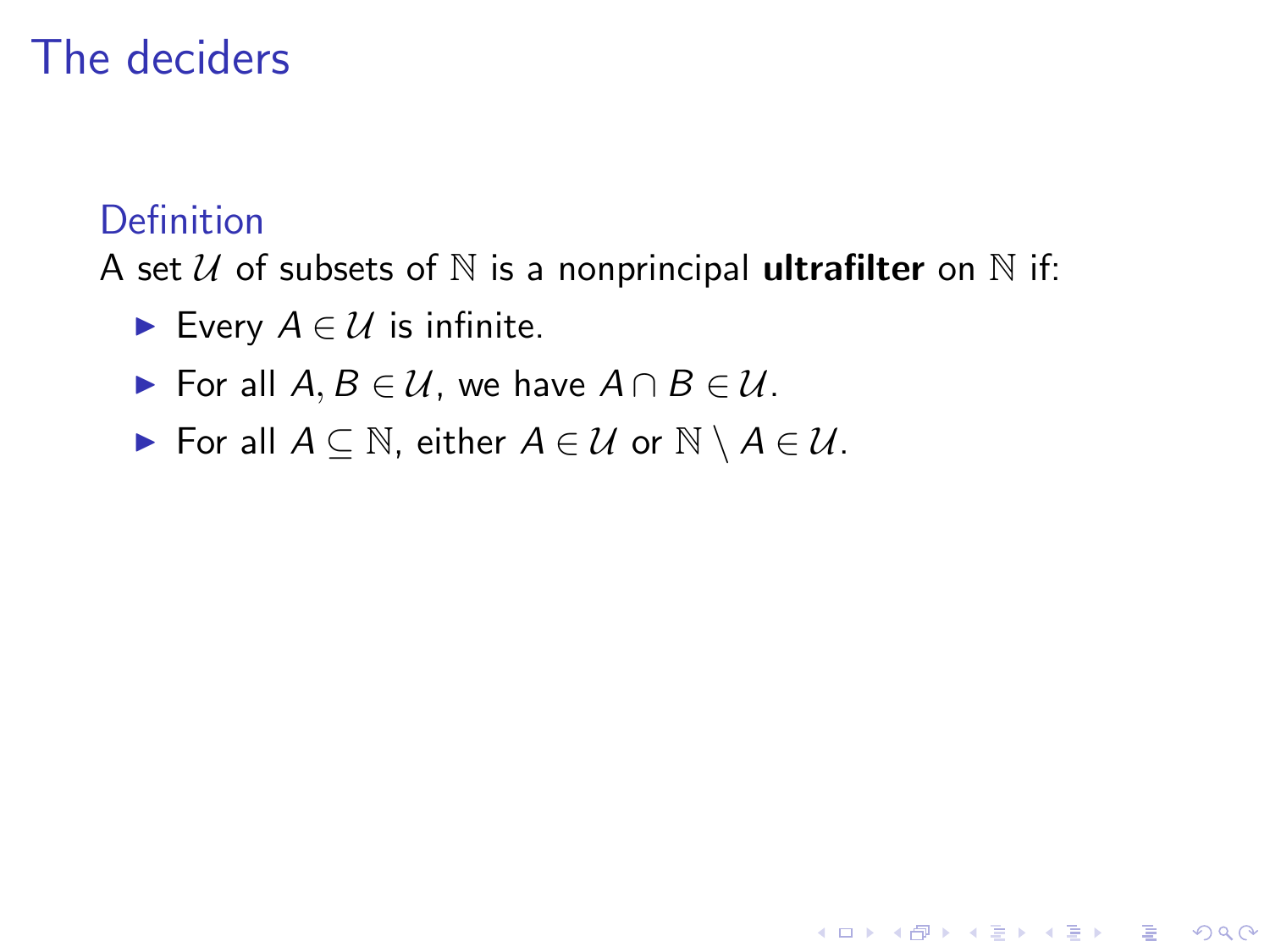### The deciders

#### Definition

A set U of subsets of N is a nonprincipal **ultrafilter** on N if:

- Every  $A \in \mathcal{U}$  is infinite.
- For all  $A, B \in \mathcal{U}$ , we have  $A \cap B \in \mathcal{U}$ .
- For all  $A \subseteq \mathbb{N}$ , either  $A \in \mathcal{U}$  or  $\mathbb{N} \setminus A \in \mathcal{U}$ .

For every ultrafilter U and sequence  $(x_n)_{n\in\mathbb{N}}$  on [0, 1], there is a unique  $L \in [0, 1]$  such that for every  $\varepsilon > 0$ , the set  ${n \in \mathbb{N} : |x_n - L| < \varepsilon}$  is in U. We call L the U-limit of  $(x_n)_{n \in \mathbb{N}}$ and write  $L = \lim_{n \to \mathcal{U}} x_n$ .

**K ロ ▶ K @ ▶ K 할 X X 할 X 및 할 X X Q Q O** 

(More generally,  $U$ -limits always exist in compact spaces.)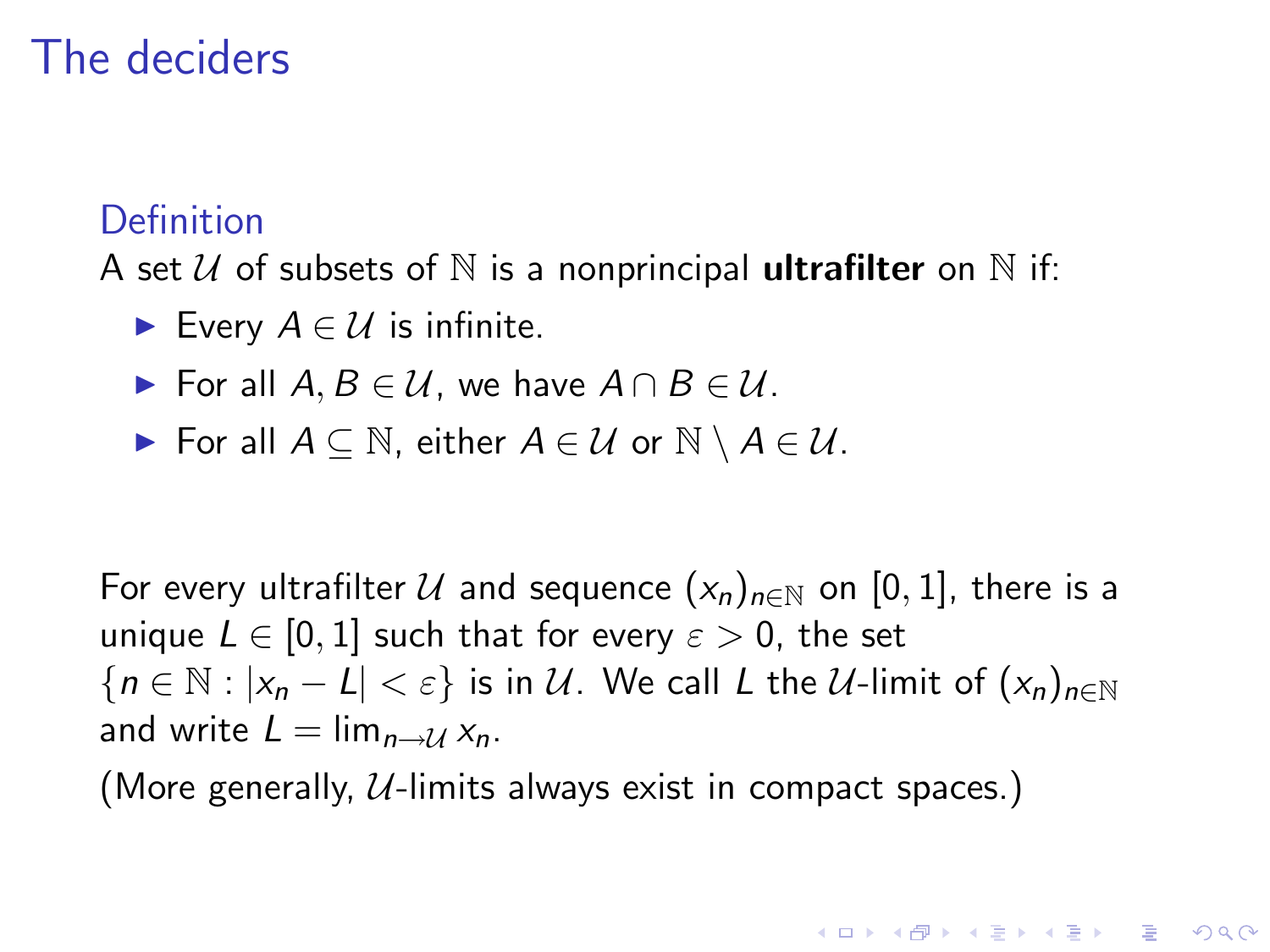#### It's all about the combinatorics

- $\blacktriangleright$  Topologize the space of nonprincipal ultrafilters on  $\mathbb N$  by declaring every open set to be a union of sets of the form  $\{\mathcal{U}: A \in \mathcal{U}\}\$  where  $A \subseteq \mathbb{N}$ .
- ► Equivalently, a net  $(\mathcal{V}_i)_{i\in I}$  converges to  $\mathcal U$  if and only if for every  $A \in \mathcal{U}$ , there is some  $i \in I$  such that  $A \in \mathcal{V}_j$  for all  $j \geq i.$
- $\blacktriangleright$  This space of ultrafilters is homeomorphic to  $\beta\mathbb{N}\setminus\mathbb{N}$ , so, for the purposes of topology, it is  $\beta \mathbb{N} \setminus \mathbb{N}$ .

**KORKAR KERKER E VOOR** 

Questions about  $\beta\mathbb{N} \setminus \mathbb{N}$  boil down to combinatorial questions about sets of subsets of N.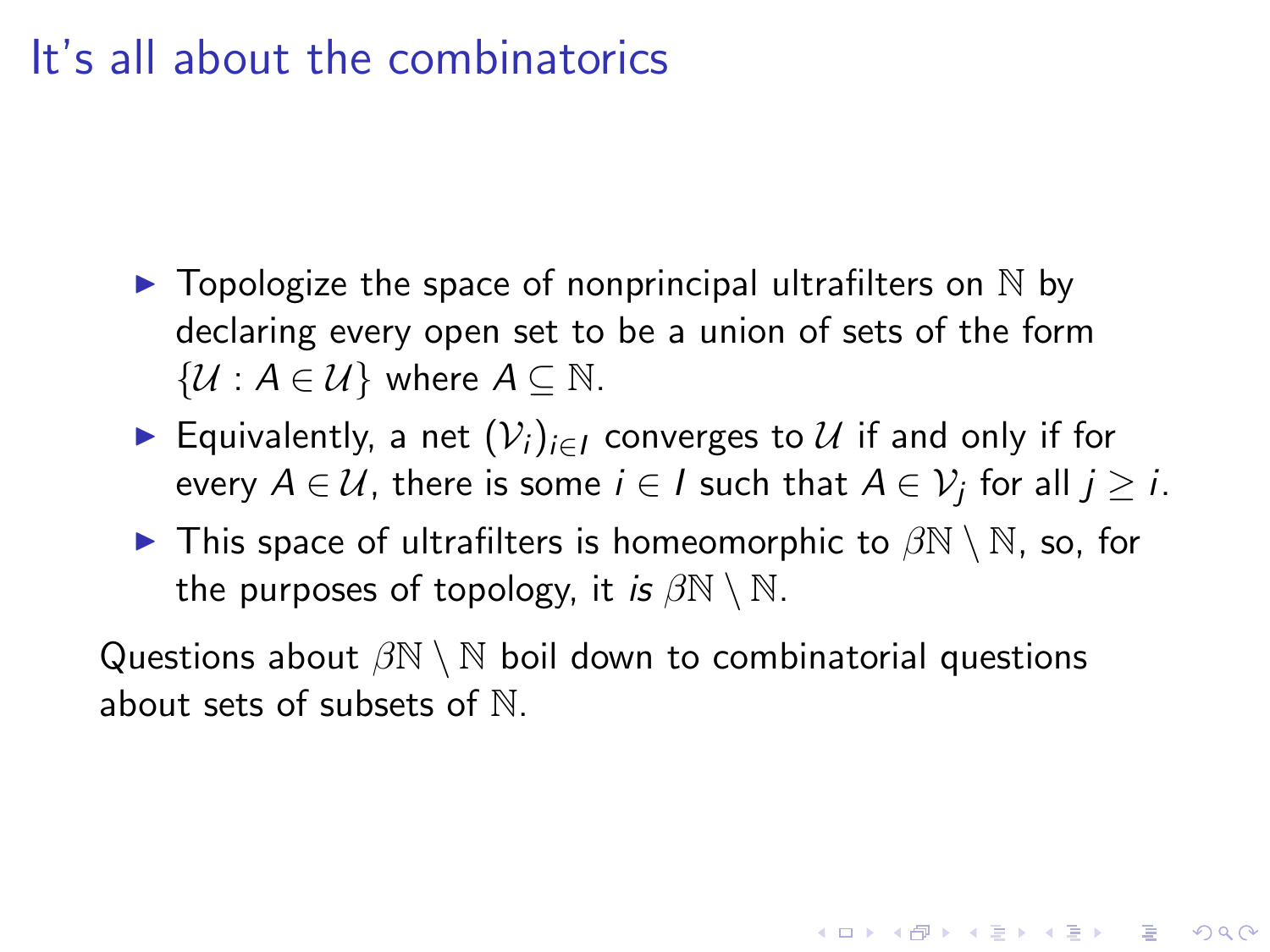# What is  $\beta N \setminus N$  like?

- $\triangleright$   $\beta \mathbb{N} \setminus \mathbb{N}$  is compact.
- $\blacktriangleright$  (Frolik)  $\beta \mathbb{N} \setminus \mathbb{N}$  is not homogeneous.
- $\blacktriangleright$   $|\beta N \setminus N| = |2^{\mathbb{R}}|.$

$$
\blacktriangleright c(\beta\mathbb{N}\setminus\mathbb{N})=|\mathbb{R}|.
$$

 $\triangleright$   $\beta\mathbb{N} \setminus \mathbb{N}$  has convergent nets, but no nontrivial convergent sequences. (In particular,  $\beta \mathbb{N} \setminus \mathbb{N}$  is not metrizable.)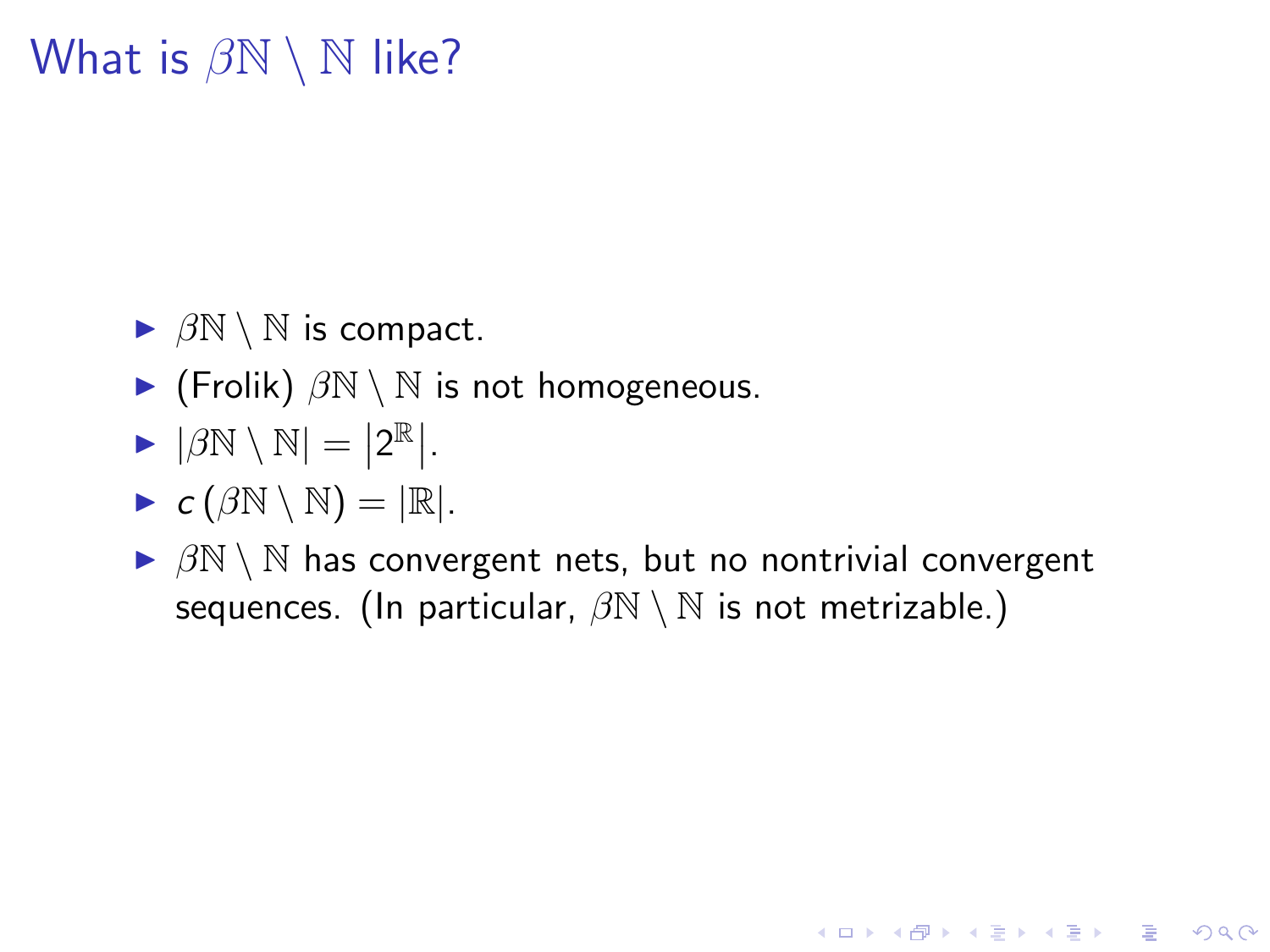### Increasing precision

### Theorem (Malykhin)

- $\blacktriangleright |\mathbb{N}|^+ \leq \pi \mathrm{Nt} (\beta \mathbb{N} \setminus \mathbb{N}) \leq \mathrm{Nt} (\beta \mathbb{N} \setminus \mathbb{N}).$
- $\blacktriangleright |\mathbb{R}| = |\mathbb{N}|^+ \Rightarrow \pi \text{Nt} (\beta \mathbb{N} \setminus \mathbb{N}) = \text{Nt} (\beta \mathbb{N} \setminus \mathbb{N}) = |\mathbb{R}|.$

**KORK STRATER STRAKER**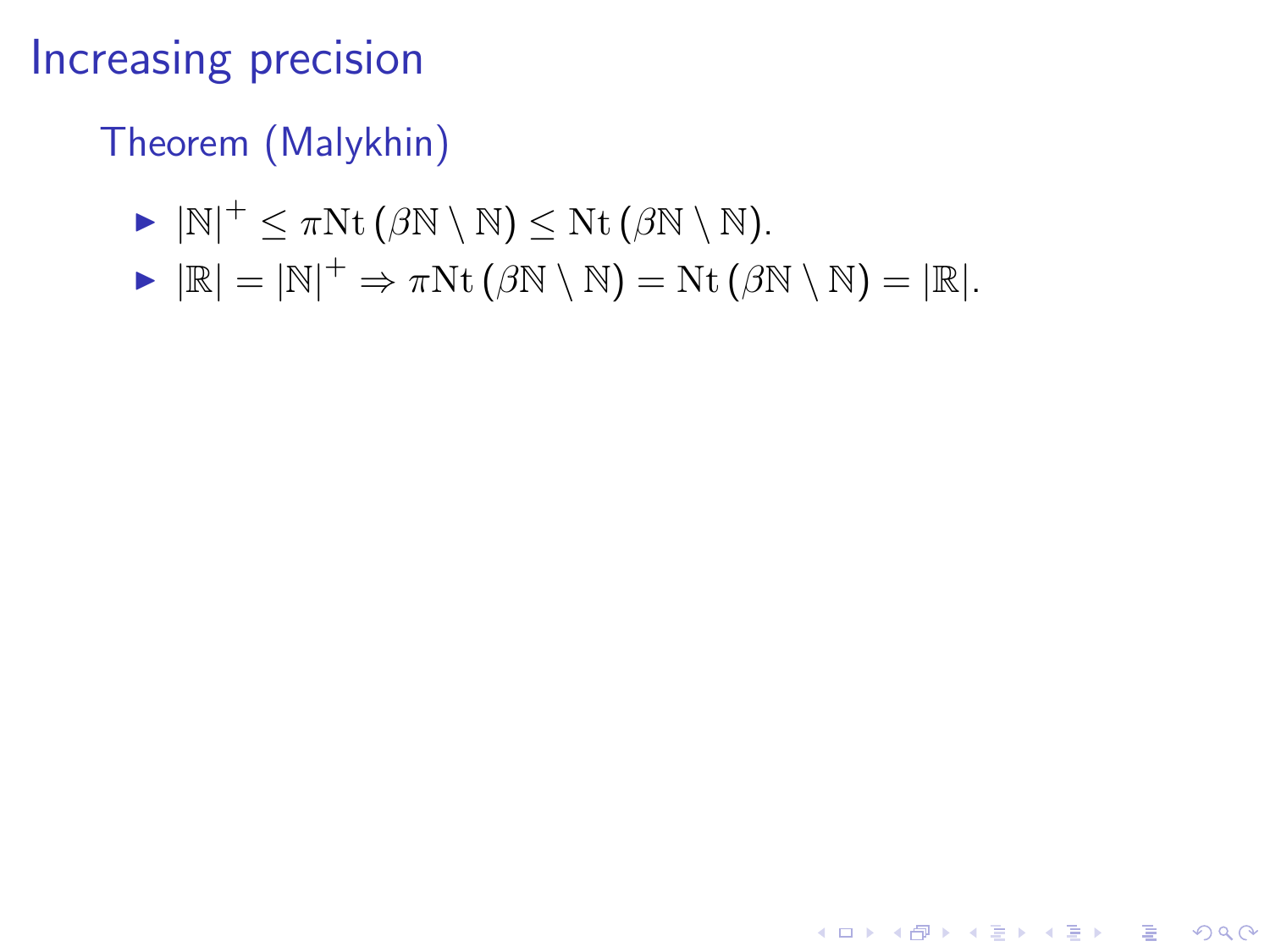### Increasing precision

#### Theorem (Malykhin)

$$
\blacktriangleright |\mathbb{N}|^+ \leq \pi \mathrm{Nt} \left( \beta \mathbb{N} \setminus \mathbb{N} \right) \leq \mathrm{Nt} \left( \beta \mathbb{N} \setminus \mathbb{N} \right).
$$

$$
\blacktriangleright |\mathbb{R}| = |\mathbb{N}|^+ \Rightarrow \pi N t (\beta \mathbb{N} \setminus \mathbb{N}) = N t (\beta \mathbb{N} \setminus \mathbb{N}) = |\mathbb{R}|.
$$

#### Theorem (M.)

- $\blacktriangleright \pi \mathrm{Nt} \left( \beta \mathbb{N} \setminus \mathbb{N} \right) \leq \left| \mathbb{R} \right|$  and  $\mathrm{Nt} \left( \beta \mathbb{N} \setminus \mathbb{N} \right) \leq \left| \mathbb{R} \right|^{+}.$
- $\triangleright \ \gamma \text{Nt}(\beta \mathbb{N} \setminus \mathbb{N}) \le \min \{ \text{Nt}(\beta \mathbb{N} \setminus \mathbb{N}), |\mathbb{R}| \}.$
- $\triangleright \pi Nt(\beta N \setminus N) = |\mathbb{R}| \Rightarrow Nt(\beta N \setminus N) = |\mathbb{R}|.$

Moreover, ZFC is consistent with each of the following.

$$
\blacktriangleright |\mathbb{N}|^+=\pi \mathrm{Nt} \left(\beta \mathbb{N} \setminus \mathbb{N}\right)=\chi \mathrm{Nt} \left(\beta \mathbb{N} \setminus \mathbb{N}\right)=\mathrm{Nt} \left(\beta \mathbb{N} \setminus \mathbb{N}\right)<|\mathbb{R}|.
$$

$$
\blacktriangleright |\mathbb{N}|^+ < \pi \mathrm{Nt} \left( \beta \mathbb{N} \setminus \mathbb{N} \right) = \chi \mathrm{Nt} \left( \beta \mathbb{N} \setminus \mathbb{N} \right) = \mathrm{Nt} \left( \beta \mathbb{N} \setminus \mathbb{N} \right) < |\mathbb{R}|.
$$

- $\blacktriangleright |\mathbb{N}|^+ = \pi \text{Nt} (\beta \mathbb{N} \setminus \mathbb{N}) < \text{Nt} (\beta \mathbb{N} \setminus \mathbb{N}) < |\mathbb{R}|.$
- $\blacktriangleright |\mathbb{N}|^+ < \pi \text{Nt} (\beta \mathbb{N} \setminus \mathbb{N}) < \chi \text{Nt} (\beta \mathbb{N} \setminus \mathbb{N}) = |\mathbb{R}| < \text{Nt} (\beta \mathbb{N} \setminus \mathbb{N}).$ 4 D > 4 P + 4 B + 4 B + B + 9 Q O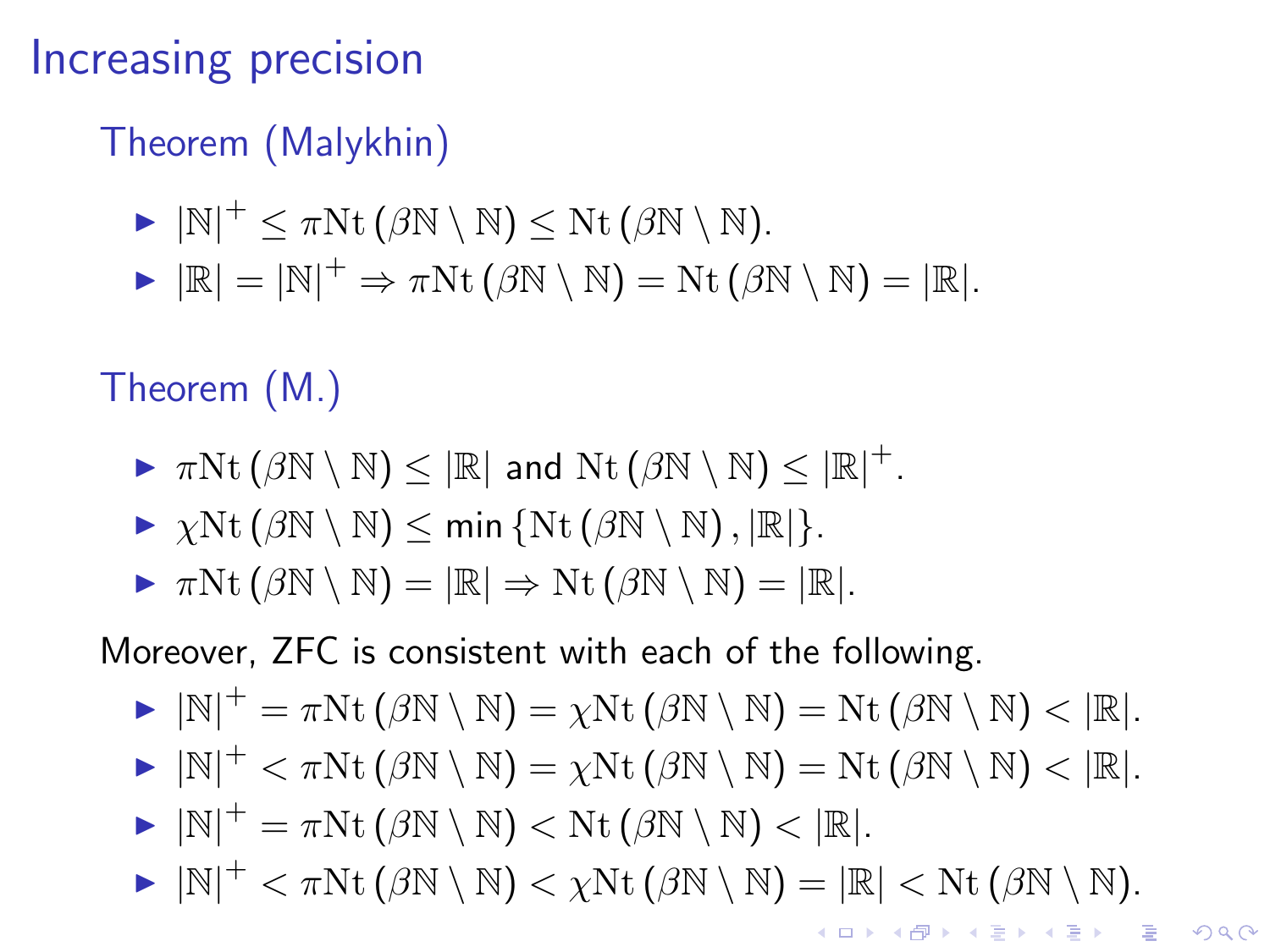# What is  $\beta \mathbb{N} \setminus \mathbb{N}$ , really?

#### Defintion

A compact space Y is a **compactification** of a space X if a dense subspace of Y is homeomorphic to  $X$ .

- Every space X has a unique compactification  $\beta X$  that is maximal in the sense that for every compactification  $\gamma X$  of X, there is a continuous surjection  $f: \beta X \rightarrow \gamma X$  such that f restricted to  $X$  is the identity map.
- $\blacktriangleright$  To build  $\beta X$ , let  $\mathcal F$  be the set of all continuous maps from  $X$ to  $[0, 1]$ . This makes X homeomorphic to the subspace  $\tilde{X} = \{ (f(p))_{f \in \mathcal{F}} : p \in X \}$  of  $[0,1]^{\mathcal{F}}$ . The closure of  $\tilde{X}$  in  $[0, 1]^{\mathcal{F}}$  is  $\beta X$ .

 $\triangleright$  We abuse notation and equate N and  $\tilde{N}$ . Thus,  $\beta N \setminus N$  is just  $\beta \mathbb{N} \setminus \mathbb{N}$ .